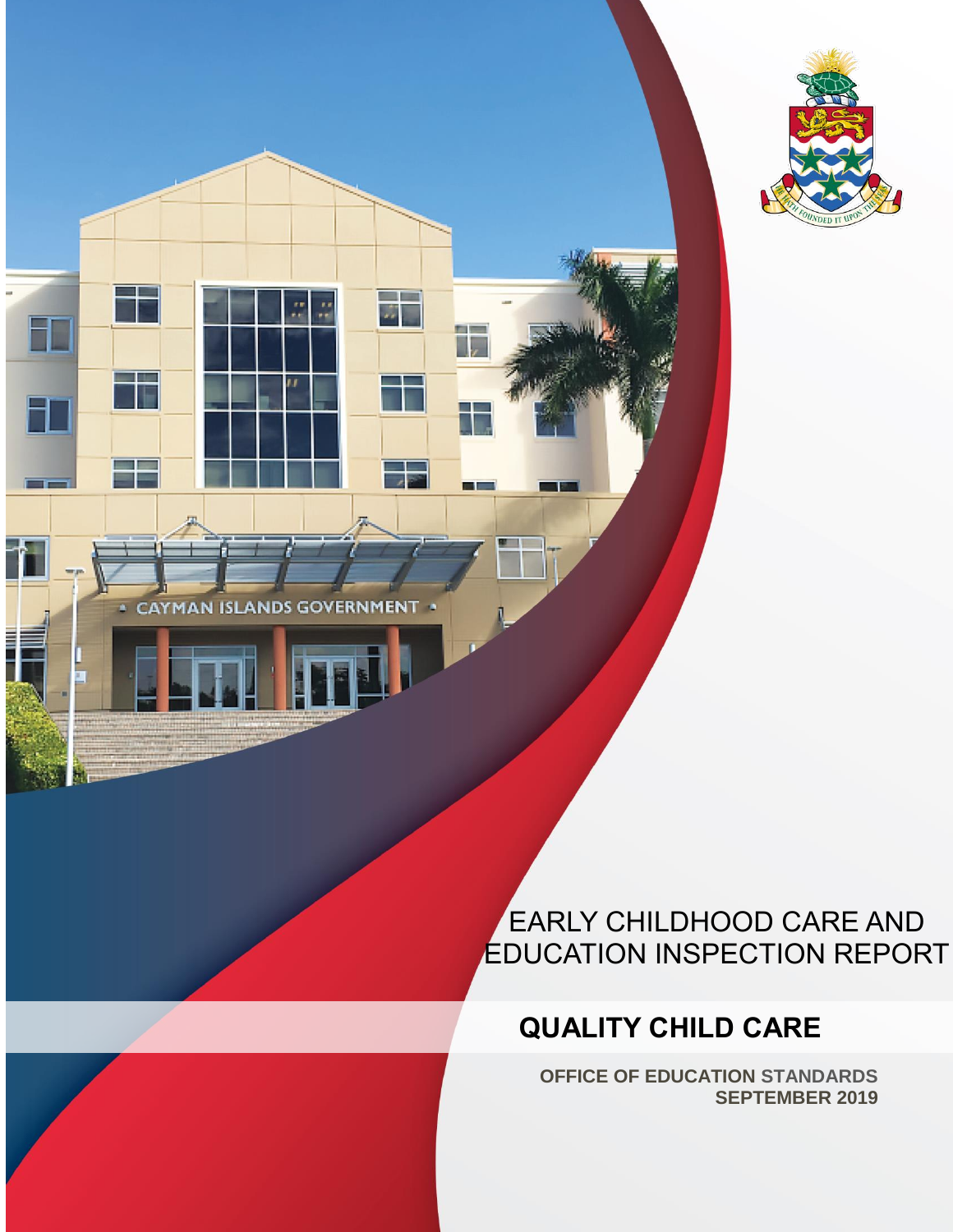# Table of Contents

| Teaching, learning and assessment 15 |
|--------------------------------------|
|                                      |
|                                      |
|                                      |

[Leadership and management](#page-19-0) .................19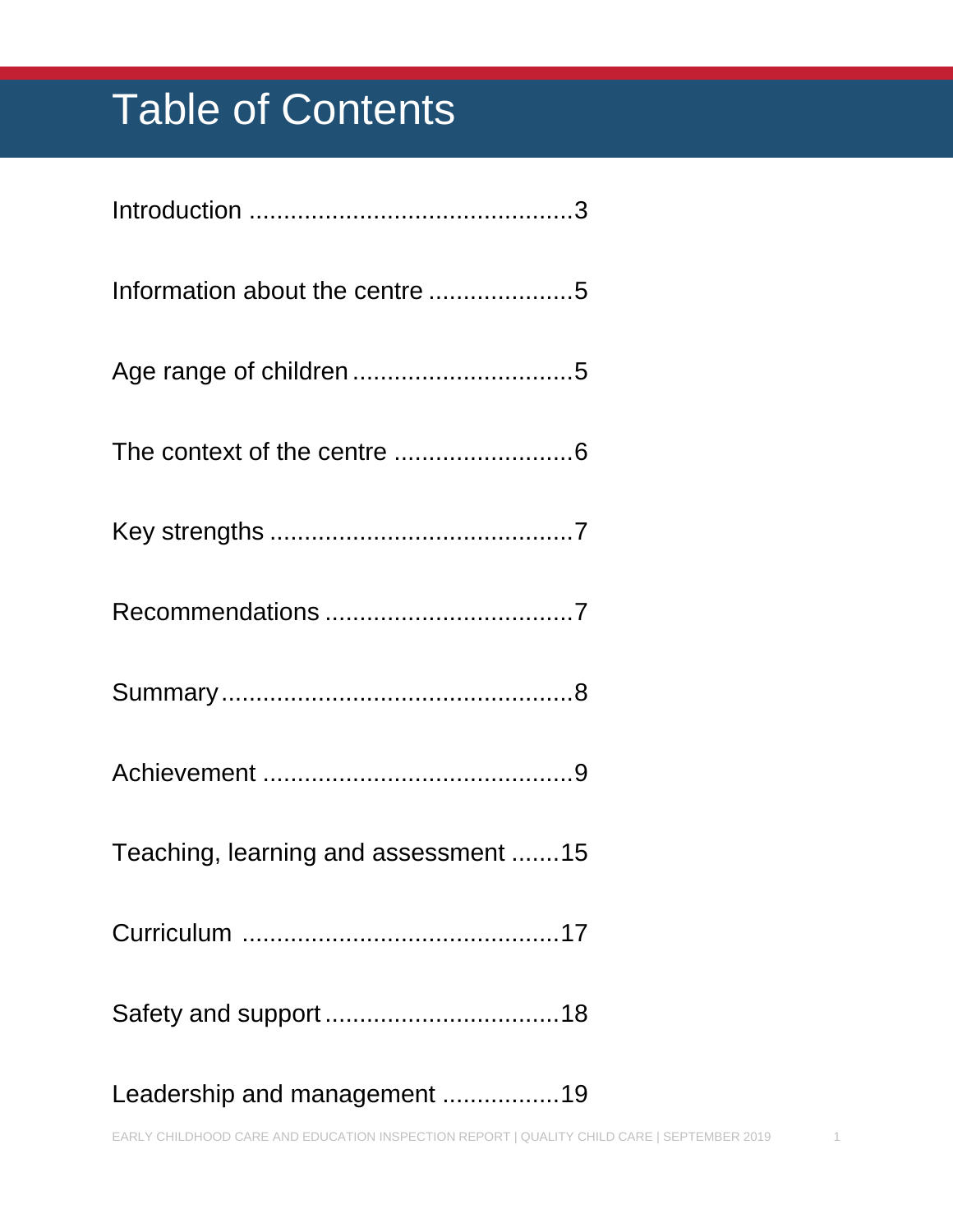| Office of Education Standards 41 |  |
|----------------------------------|--|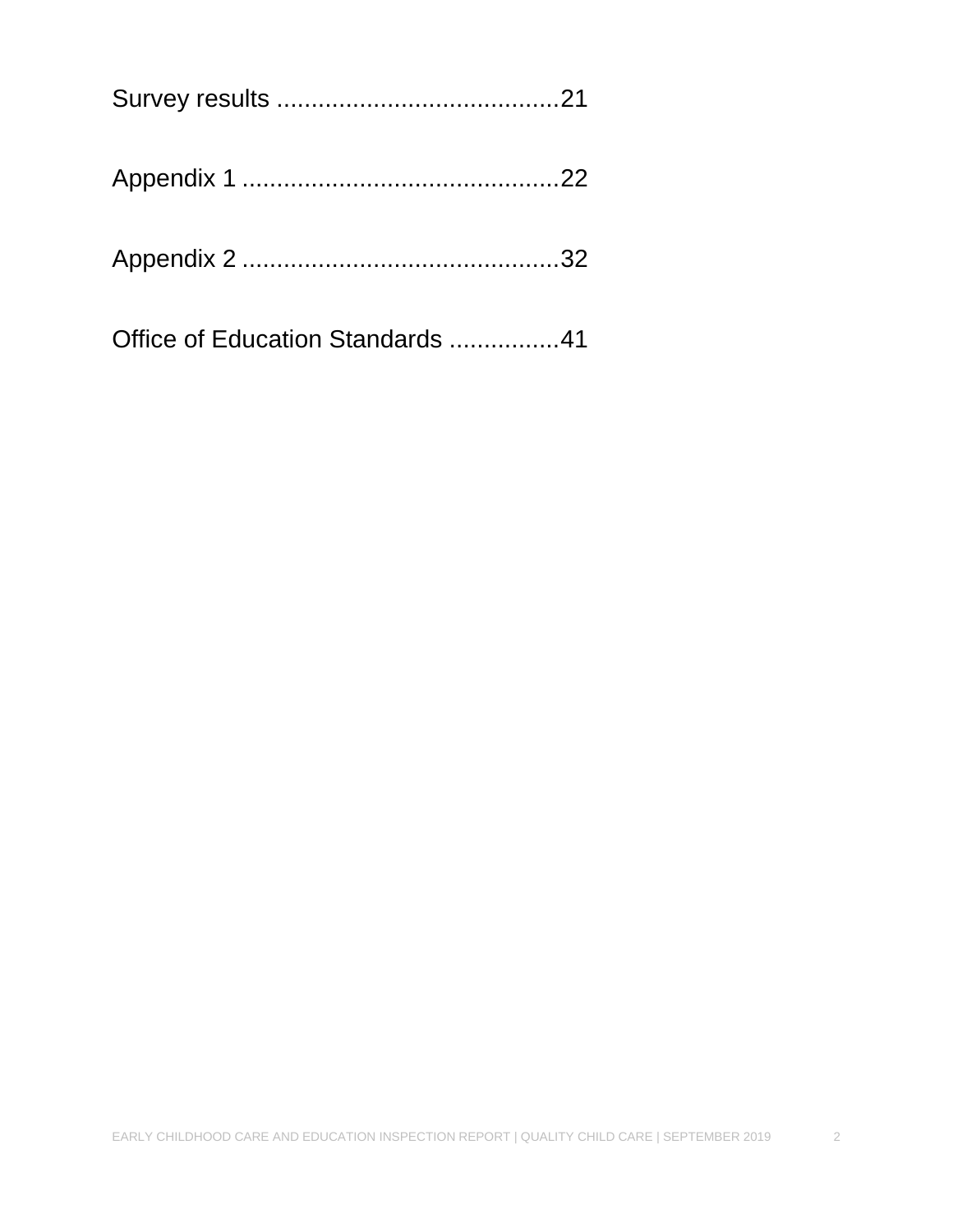### <span id="page-3-0"></span>Introduction

#### **Inspections of schools, colleges and early years centres in the Cayman Islands**

As determined by Education Law (2016), all educational institutions are inspected regularly by The Office of Education Standards. The purpose of inspection is primarily to support ongoing improvement in each school and also to provide rigorous, impartial and comprehensive information to parents, to government officers and to appointed Ministers regarding the quality of education both in government and private educational establishments.

Inspections are undertaken at least once every four years and will usually involve a team of inspectors visiting each school for between two and five days. Inspectors use an agreed framework to reach their judgements. In the Cayman Islands, the publication 'Successful Schools and Achieving Students' is the tool which is used both by schools to review their own work and by inspectors when they visit.

Inspection frameworks are a central feature of different school evaluation systems worldwide. They provide a structure within which inspectors make judgements on the basis of evidence of observed practice. They serve a number of purposes:

- **Indicators create a consistent vocabulary and reference point for a conversation with** schools regarding the major determinants of educational success.
- The highest-level exemplar provides schools with a description of **educational excellence** to which schools can aspire.
- The lower-level exemplar provides schools with a clear understanding of levels of provision that are considered **unsatisfactory** and must be improved.
- The indicators can be used by schools for **self-evaluation purposes** and can be linked to school improvement through effective development planning.
- The use of a common set of indicators encourages **consistency in judgements** across different inspection teams. Inspectors must base their judgements on the evidence of the practice they actually observe, rather than with reference to set norms or by employing relative ratings or referring to personal or individual preferences.
- The publication of inspection quality indicators enables schools to see inspection as a **transparent** process.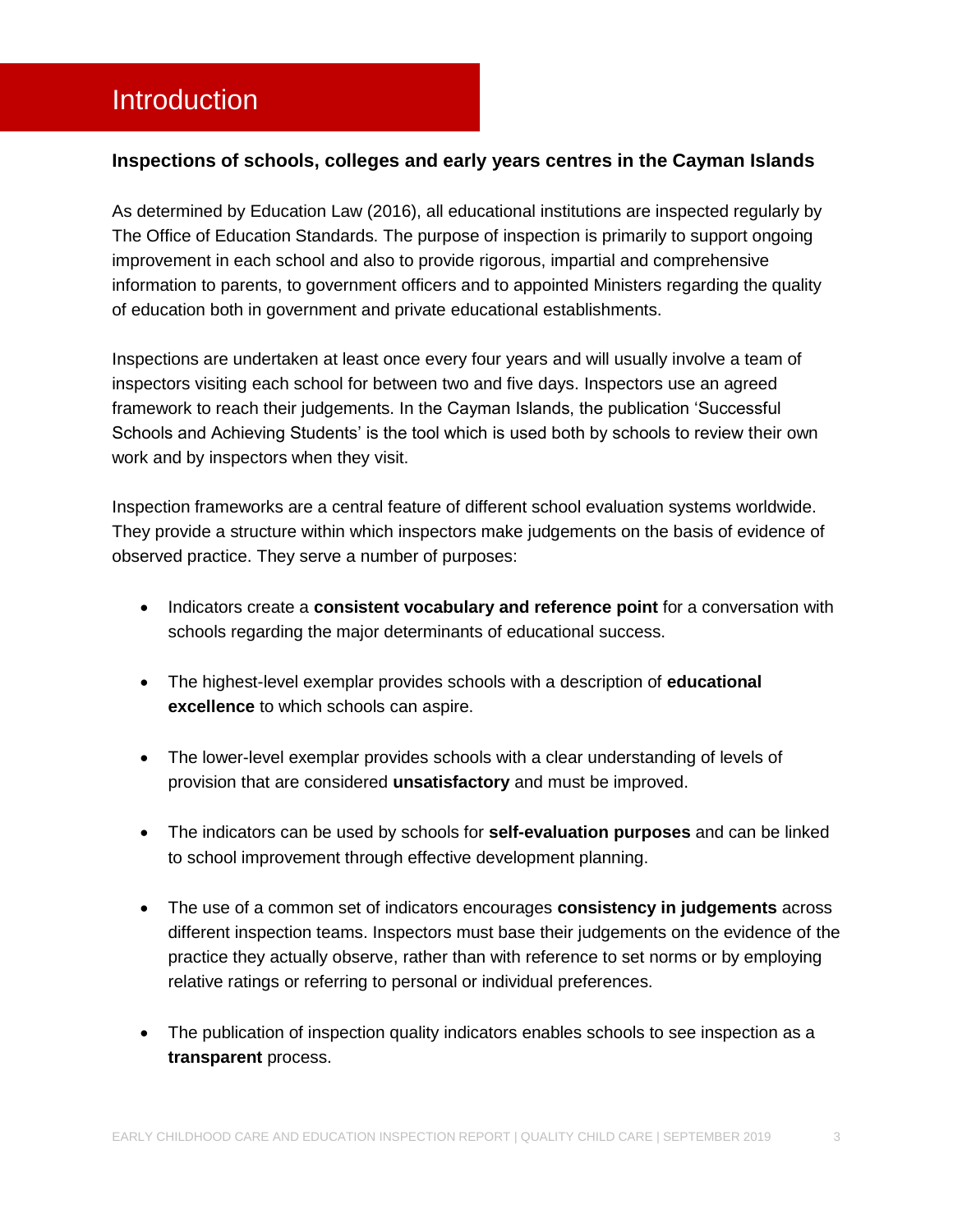#### **Evaluations**

The inspection framework is organised around judgements using a four-point scale.

The four levels on the scale are defined as follows:

- **Excellent -** exceptionally high quality of performance or practice.
- **Good -** the expected level for every school in the Cayman Islands, both public and private.
- **Satisfactory -** the minimum level of quality required for the Cayman Islands. All key aspects of performance and practice in every school should meet or exceed this level.
- **Weak-** quality not yet at the level acceptable for schools in the Cayman Islands. Schools will be expected to take urgent measures to improve the quality of any aspect of their performance or practice that is judged at this level.

#### **Consistency in quantitative terminology**

Inspectors use quantitative terms in reports, as follows.

|                 | <b>Definition</b>                                                         | <b>Numerical</b> |
|-----------------|---------------------------------------------------------------------------|------------------|
| <b>All</b>      | The whole $-$ as used when referring to<br>quantity, extent, or duration. | 100%             |
| Almost all      | 90% and more                                                              | 90% to 99%       |
| <b>Most</b>     | Three quarters or more but less than 90%                                  | 75% to 89%       |
| <b>Majority</b> | Half or more but less than three quarters                                 | 50% to 74%       |
| <b>Minority</b> | 15% or more but less than half                                            | 15% to 49%       |
| <b>Few</b>      | Up to $15%$                                                               | 0% to 14%        |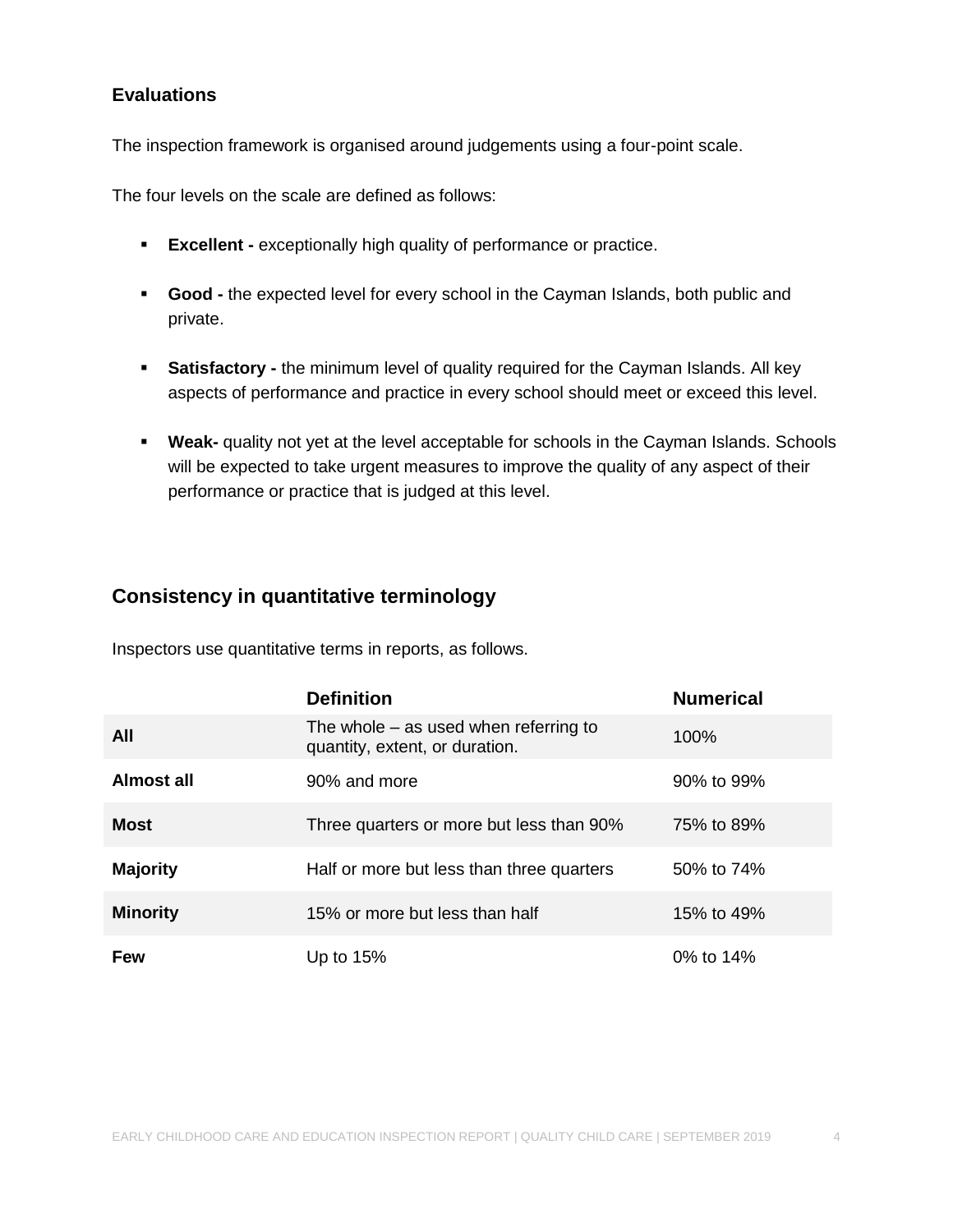## <span id="page-5-0"></span>Information about the centre

| <b>Name of ECCE centre</b>      | <b>Quality Child Care Pre-School</b>           |
|---------------------------------|------------------------------------------------|
| <b>Address</b>                  | 247, Powell Smith Road, West Bay, Grand Cayman |
| <b>Telephone</b>                | 949-2415                                       |
| <b>E-mail address</b>           | gccpreschool@gmail.com                         |
| <b>ECCE centre website</b>      | None                                           |
| Name of manager                 | Ms. Sandra Duncan-Roach                        |
| Name of owner                   | Mr. Robert Lee Jackson                         |
| Centre's hours of operation     | Monday to Friday from 7am to 5.30pm            |
| Number of children on roll      | 44                                             |
| <b>Number of teaching staff</b> | 6                                              |
| Number of support staff         | 2                                              |
| Date of last inspection         | <b>June 2013</b>                               |

# <span id="page-5-1"></span>Age range of children

| <b>Age Range</b> | <b>Number of boys</b> | <b>Number of girls</b> | <b>Total</b> |
|------------------|-----------------------|------------------------|--------------|
| 12 - 18 months   | 12                    | 3                      | 15           |
| 18 - 36 months   | 9                     | 15                     | 24           |
| 36-48 months     |                       | 3                      | 5            |
| <b>Total</b>     | 23                    | 21                     | 44           |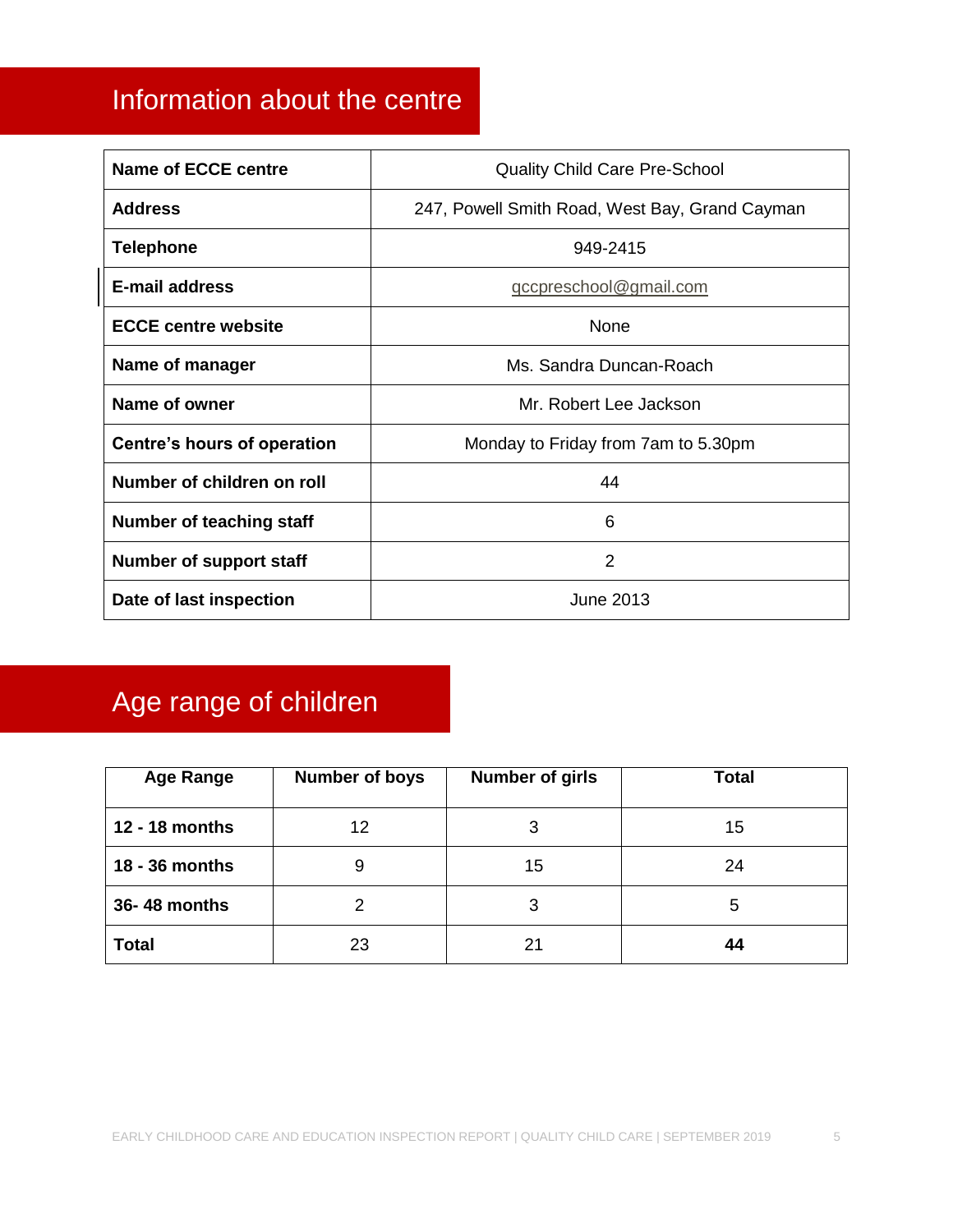### <span id="page-6-0"></span>The context of the centre

Quality Child Care opened in 1998. The centre aims to be recognised as a setting providing the community with the highest quality of education. The staff seek to equip the children to become lifelong learners, future leaders and positive contributors to society.

The Centre Manager has been employed in the pre-school for over 18 years. Following the last inspection, which was conducted in June 2013, the staff and owner prepared a post-inspection plan which outlined the main steps taken to address the recommendations from the last report.

At the time of this inspection there were 44 children on roll from the age of 15 months to four years. The children were organised into six classes.

Quality Child Care followed the Cayman Islands Early Years Curriculum and most staff held appropriate qualifications in relation to early childhood education, care and development.

Although Quality Child Care met requirements in terms of room size, it was noted that in the few weeks following the start of the academic year, a shortage in staffing meant that certain classes were taught by volunteers or by temporary staff. A number of parents had assisted in supervising classes until the appointed staff took up their positions or received immigration approvals.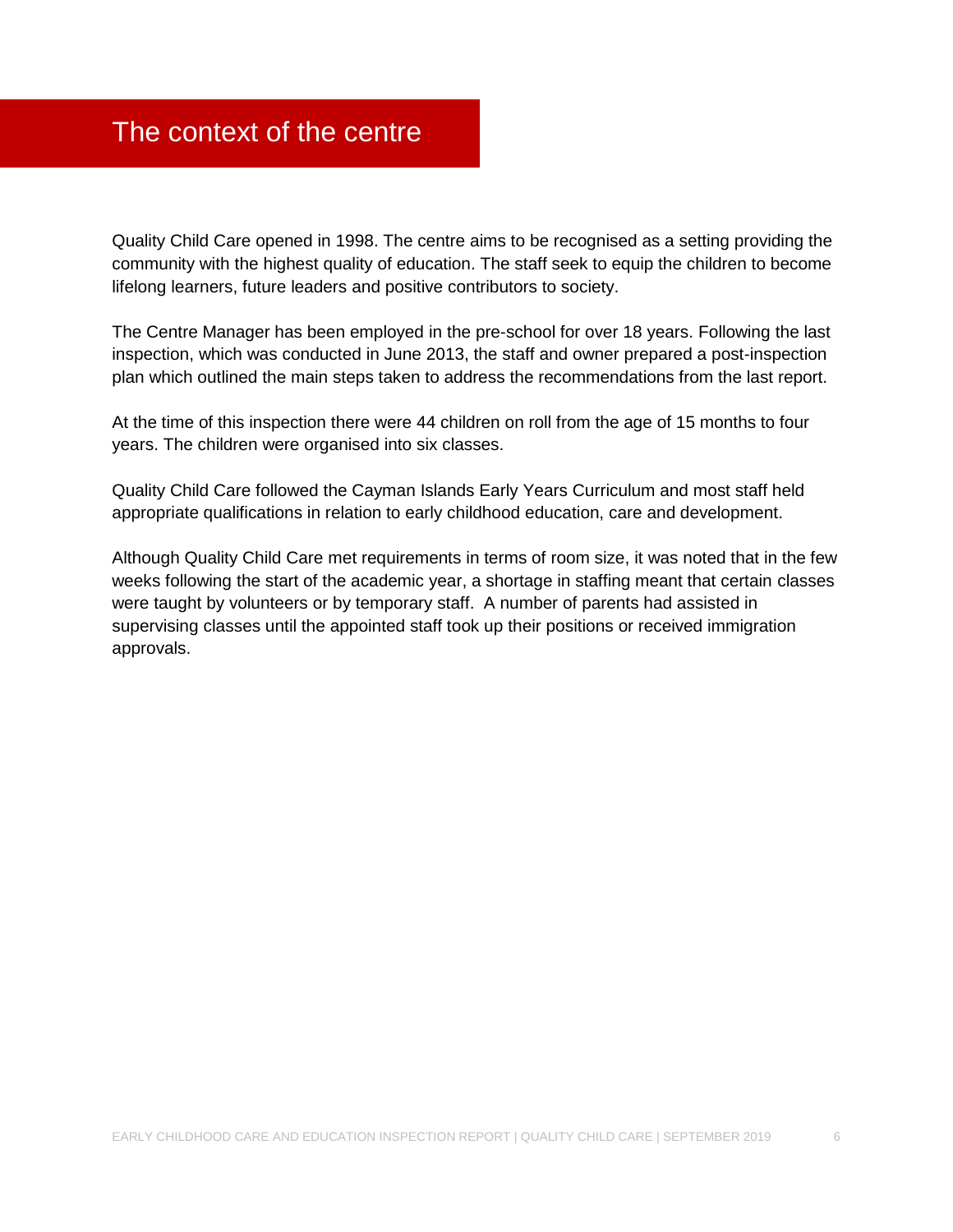### <span id="page-7-0"></span>Key strengths

Inspectors identified the following strengths in provision;

- Quality Child Care has a very positive Christian ethos and all children and staff participate in regular opportunities for religious observance;
- Staff are caring and attentive to the children's varying emotional needs and to their wellbeing.

### <span id="page-7-1"></span>Recommendations

Inspectors identified the following as areas requiring improvement;

- Improve children's knowledge, skills and understanding in the four areas of learning, as identified in this report;
- Improve the quality of teaching through the introduction of:
	- more effective and age-appropriate classroom management strategies;
	- a better balance between teacher-led and child-initiated learning experiences.
- Review class timetables and the delivery of the curriculum to maximise opportunities for children's practical and active learning;
- Meet the regulatory requirements of the Cayman Islands Fire Service and the Department of Environmental Health and improve arrangements to secure the health and safety of staff and children at the centre;
- Introduce more robust and comprehensive arrangements for self-evaluation and improvement planning including, for example, more regular reviews of staff performance;
- Address the current staffing shortfall to ensure that all classes have appointed suitably qualified, knowledgeable and experienced staff, as required by the Cayman Islands Education Council.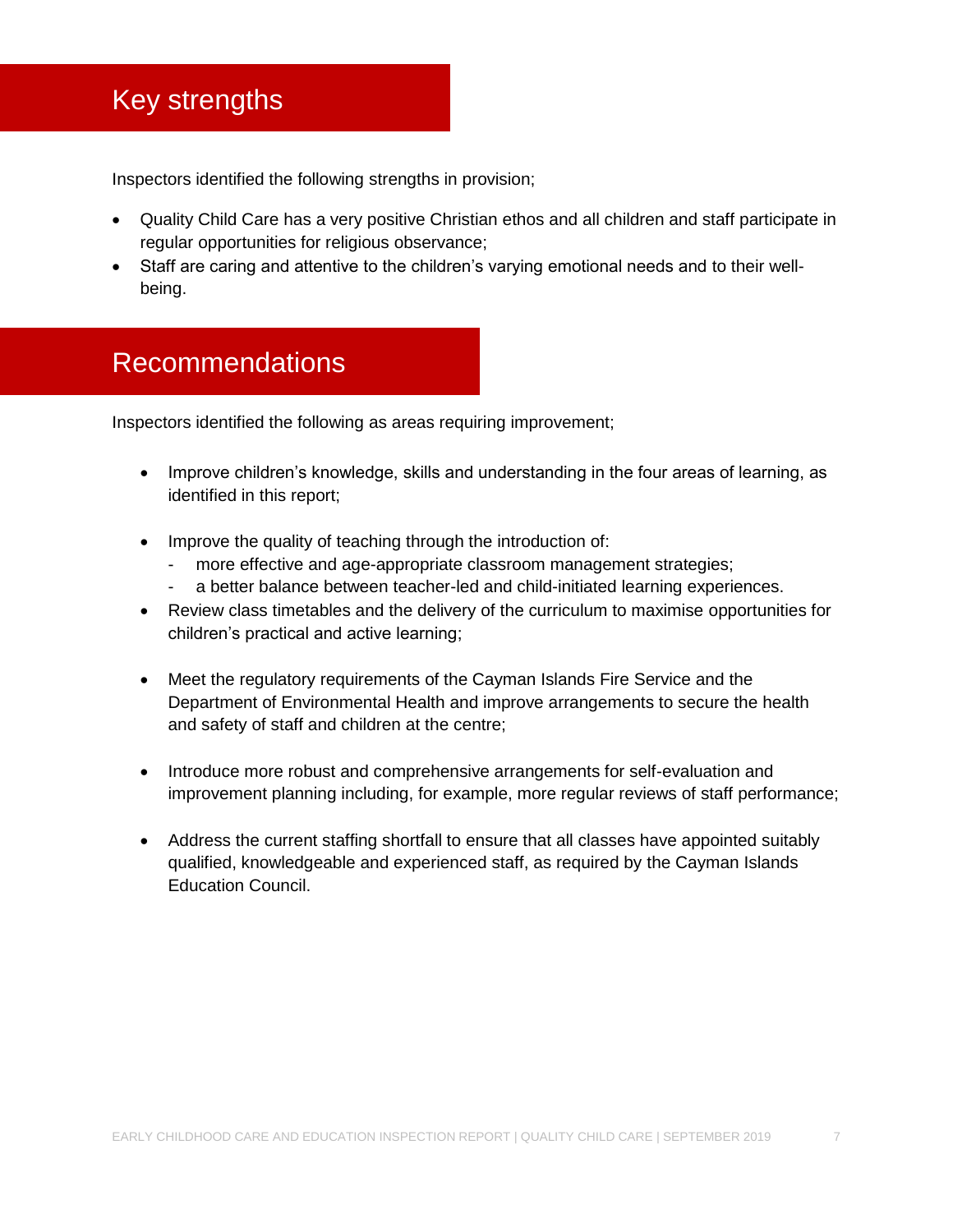### <span id="page-8-0"></span>**Summary**

#### **Overall Evaluation - Weak**

The overall performance of Quality Child Care was judged to be weak because most of the quality indicators evaluated by inspectors from the framework for self-evaluation and inspection, 'Successful Schools and Achieving Students', were found to be weak.

There was satisfactory provision in a number of areas including the programme provided to support children's religious understanding. The links with parents were also found to be satisfactory. Although only a minority of parents completed the pre-inspection on-line survey, most expressed satisfaction with the quality of education provided by the centre.

Inspectors found important weaknesses in a number of key areas of the work of Quality Child Care. Most significantly, the quality of teaching, curriculum, leadership, self-evaluation and improvement planning and aspects of health and safety required improvement. Staff were committed and dedicated but the Centre Manager and the team required support to further improve their practice focussing particularly upon delivering a curriculum which was developmentally appropriate and well matched to the children's learning needs.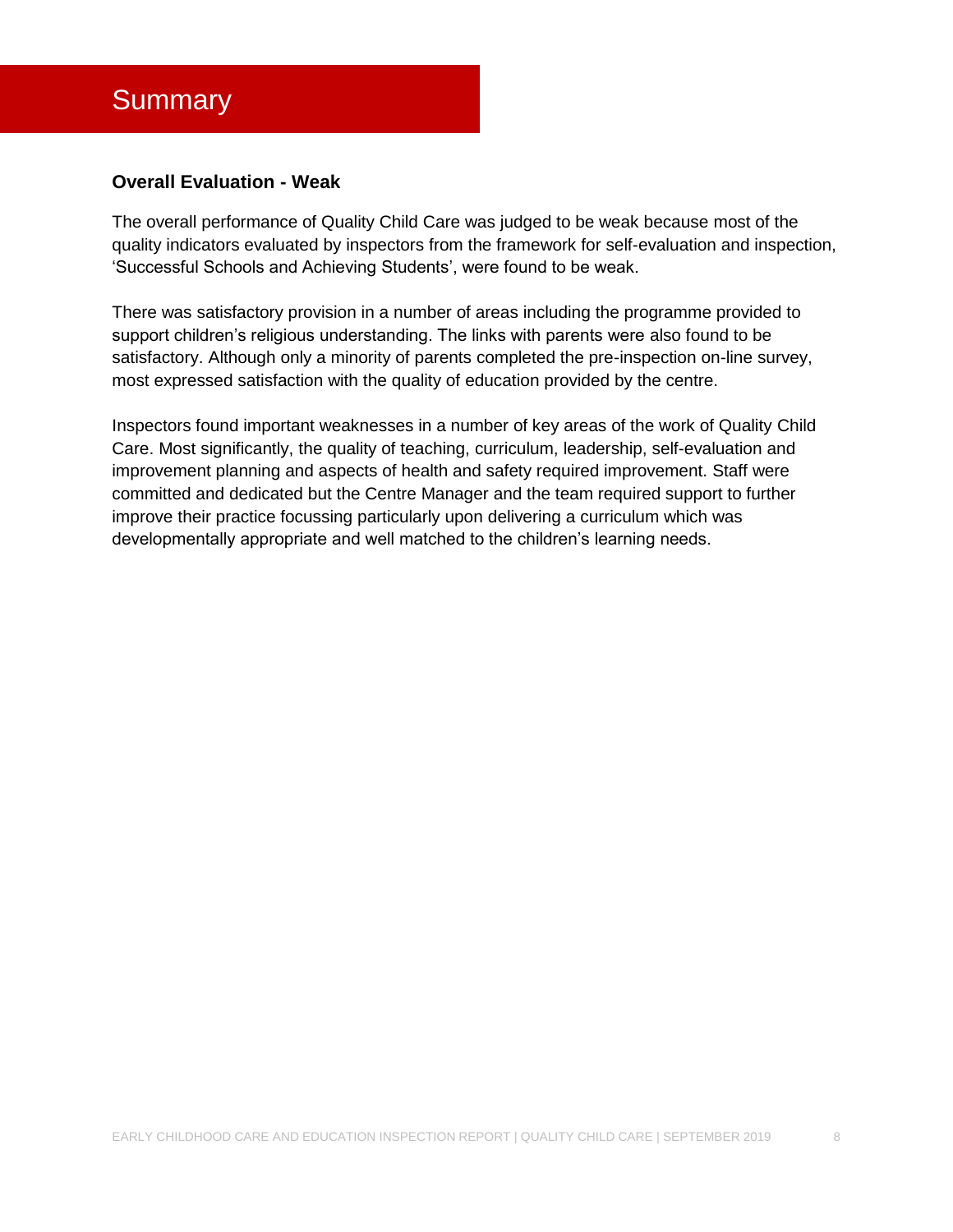### <span id="page-9-0"></span>Achievement

| <b>EXPLORATION</b>                                                                                                                                                                                   | <b>Evaluation</b>   |
|------------------------------------------------------------------------------------------------------------------------------------------------------------------------------------------------------|---------------------|
| <b>Movement:</b> Children develop their<br>fine and gross motor skills through<br>independent and guided opportunities.                                                                              | <b>Satisfactory</b> |
| Sensory: Children will use their<br>senses in active exploration to<br>understand their world.                                                                                                       | <b>Satisfactory</b> |
| Scientific: Children inquire, research,<br>generate and modify their own<br>working theories about their world<br>through independent and guided<br>opportunities.                                   | Weak                |
| Mathematical: Children manipulate<br>materials and explore concepts<br>relating to number, shape, space,<br>measurement, time and classification<br>through independent and guided<br>opportunities. | Weak                |
| Technological: Children experiment<br>with tools, materials and equipment<br>through independent and guided<br>opportunities.                                                                        | Weak                |

The programme for movement was satisfactory because staff provided a sufficient range of activities, which supported children's acquisition of fine and gross motor co-ordination skills. Tasks formed part of the regular timetable across all stages both in and outdoors. At the beginning of the day, for example, when children arrived, staff provided access to a range of bikes, games equipment, exploratory play apparatus, sand and construction toys. In addition, children had regular access to the outdoors area, which was spacious and appropriately equipped to support, in particular, most elements of gross motor skill development.

Children's sensory skills were developed satisfactorily because sufficient activities were provided which encouraged children's use of the senses in different contexts. For example, children in the Little Parrots class used touch to search for hidden objects in the sand tray and then used magnifiers to observe their properties more closely. Younger children washed toy animals in a bath and used their senses to complete their task correctly and safely. In promoting children's sensory skills further, staff needed to promote children's expressive language skills more effectively and encourage more extensive and rich descriptive language from children during play.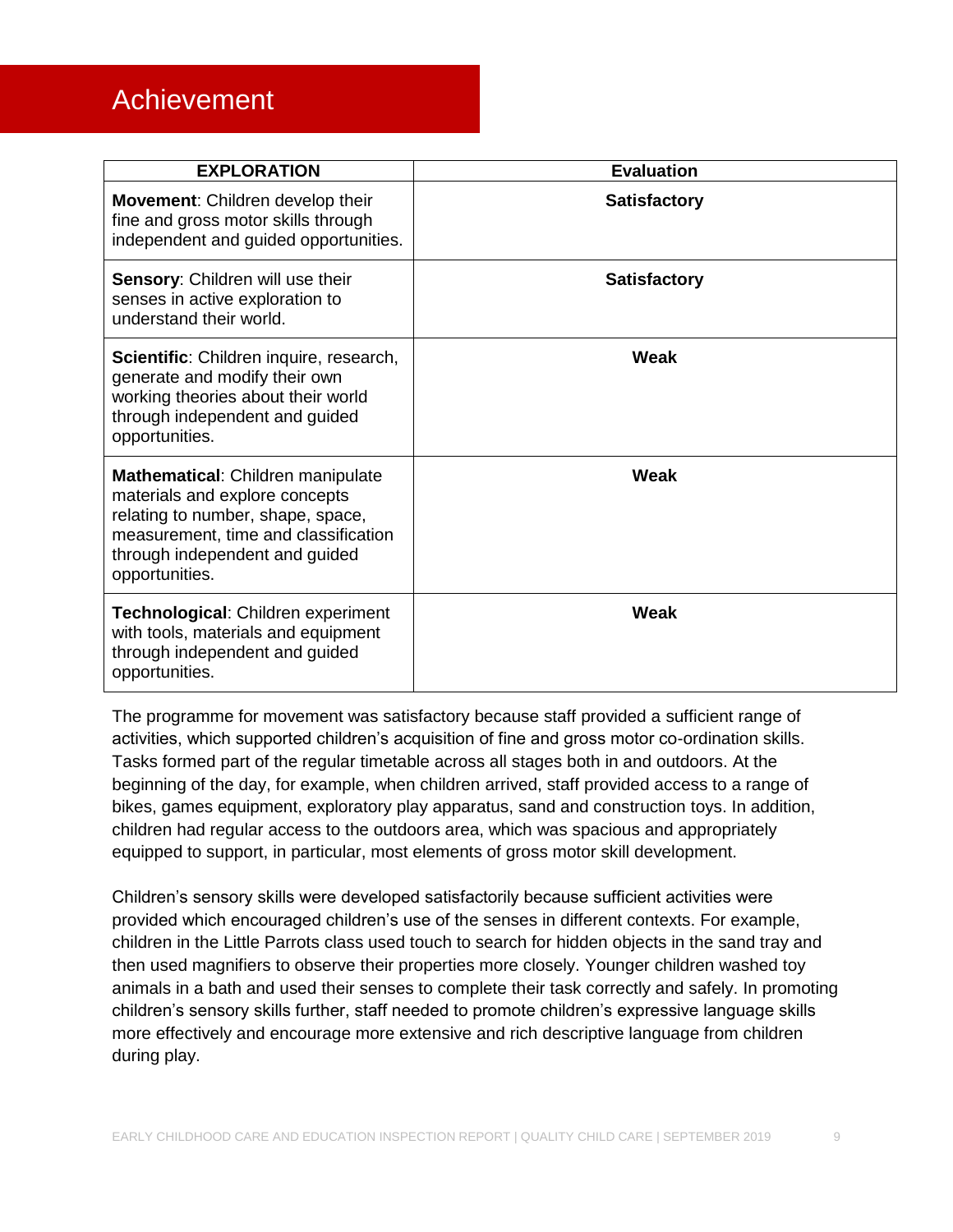Children's scientific knowledge and understanding were weak because the programme was too narrow and activities were often over directed with minimal opportunities for children to inquire, investigate and explore for themselves. Children in the Silver Thatch class were learning about the life cycle of an apple seed and enjoyed drawing, painting and then eating an apple. Seeds had been planted in the outdoor area. Younger children's observation skills were promoted through discussions and songs about the parts of the body. In such activities and in planning scientific activities, staff did not offer a sufficient variety of inquiry-based experiences, which would encourage children to think about why things happen and how things work.

Mathematical learning and children's progress was weak. Children were noted to be learning about number in most classes but tasks lacked challenge. Children in the Silver Thatch class, for example, were confident with subtraction but activities and games available did not extend or challenge their calculation or mental mathematics skills. Furthermore, evidence from teachers' plans and available work indicated a lack of breadth in the children's mathematical learning. There were too few activities provided which supported the children's understanding of measures, shapes, space and data. Staff did not provide opportunities for the children to make predictions and generalisations whilst exploring mathematical topics in a range of contexts.

Technological skills were weak. During the typical day children had access to different tools such as paint and various mark-making tools. Children used magnifiers and construction toys to explore their environment. However, use of creative and expressive media was often overly adult directed and this frequently limited the children's imaginative and creative expression.

| <b>RESPECT</b>                                                                                                                     | <b>Evaluation</b>   |
|------------------------------------------------------------------------------------------------------------------------------------|---------------------|
| <b>Self:</b> Children develop a positive<br>sense of who they are and an<br>understanding of their rights and<br>responsibilities. | Weak                |
| <b>Others: Children understand how</b><br>their role and the roles of others<br>impact the community.                              | Weak                |
| <b>Environment: Children will act</b><br>responsibly in preservation of their<br>natural world.                                    | Weak                |
| <b>Culture:</b> Children gain an awareness<br>of and appreciation for their own<br>culture and cultures around the world.          | <b>Weak</b>         |
| Religion: Children have an<br>awareness of and respect for their<br>own and other religions.                                       | <b>Satisfactory</b> |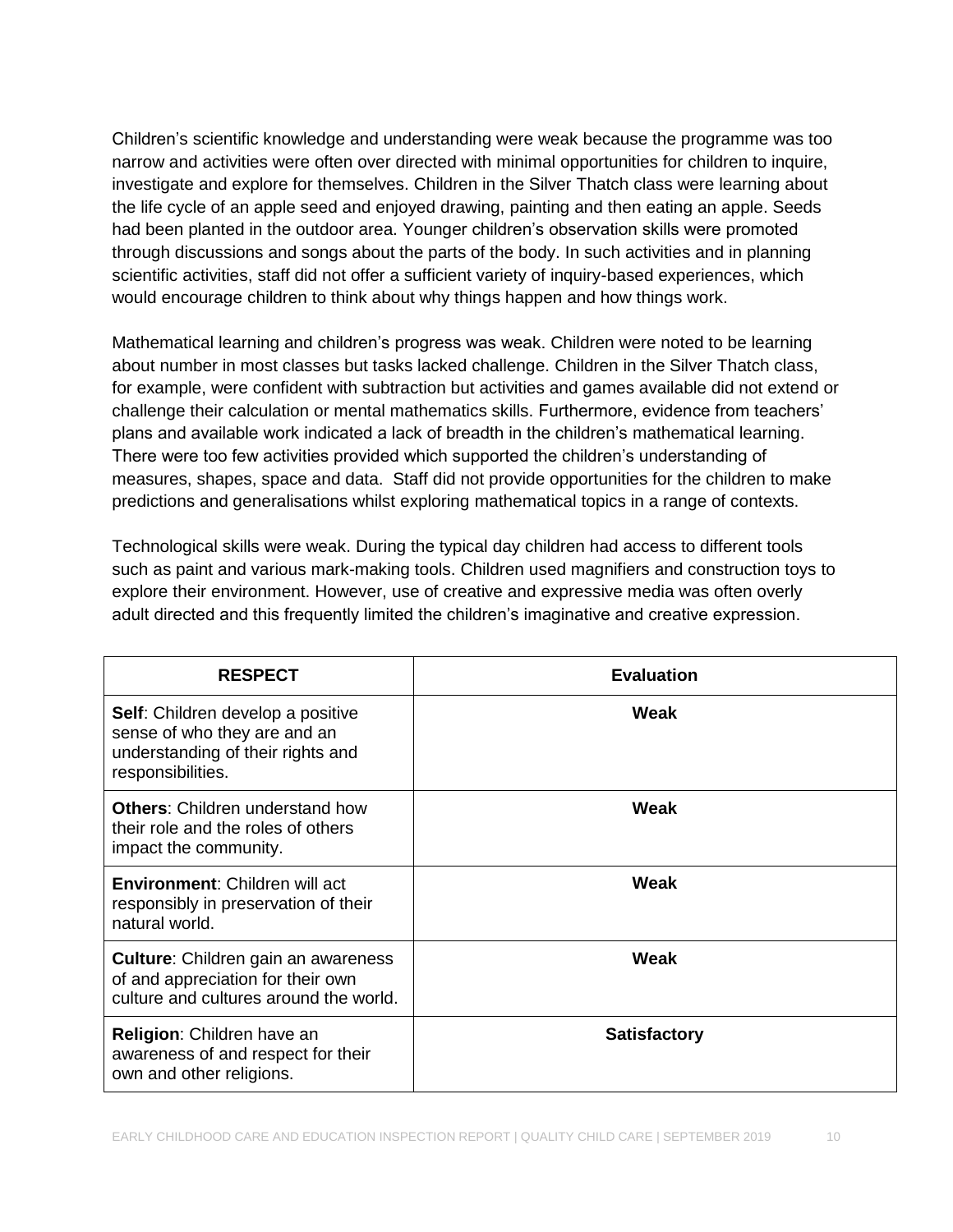Children's capacity to develop a positive sense of self was weak. A majority did not respond readily to instructions from staff. In addition, a significant minority did not display care and empathy for others and would, for example, throw toys across the room. Restricted space in some classrooms and variable staffing levels negatively impacted upon children's ability to demonstrate age-appropriate understanding of the limits and boundaries of acceptable behaviour. Although most children fed themselves independently, self-care and other routines were overly directed by staff members. As a consequence, children were not learning to manage their personal needs while developing independence. Staff needed to further develop the use of positive behaviour strategies so that all children demonstrate appropriate respect for their peers and adults.

Children's learning in respect of others was weak. A majority did not demonstrate consideration for the needs of others. In addition, a majority were not developing the ability to take turns and share fairly when interacting with others. Although a majority of children participated in clean-up routines, a significant number did not show appropriate regard for their peers or learning resources. Inspectors observed instances where children threw toys at others or across the classroom without regard for the safety of others. There was limited evidence that children were given consistent opportunities to interact and build relationships with people in the community or to gain awareness of the roles of community helpers.

Children's understanding of the environment was weak. Although children were given opportunities to explore their environment during outdoor play opportunities and were learning about the life cycle of the apple tree, a majority were not exposed to planned experiences that would promote their understanding of the mutual relationship between individuals care for the environment and how the environment provides for them. For example, children were not encouraged to sort and dispose of their waste appropriately in the labelled recycle bins in the lunch room. As a consequence, children were not developing practices to reduce, reuse and protect the environment.

Children's awareness of their own culture and cultures around the world was weak. Classroom displays of Caymanian National Symbols were not regularly referenced in lessons or play activities to support children's emerging awareness of their local culture. In addition, there was limited evidence to demonstrate children's involvement with their families and the wider world as they learned about their culture. It is important to note that a visit from a music specialist who sang in Spanish and English while playing the ukulele provided a useful cultural opportunity for children. In addition, children in the Orchid Blooms class were learning the national song but this was not a regular practice across the centre.

Children's awareness of and respect for their religion was satisfactory as there were planned opportunities which supported children's growing awareness and respect for their religion. For example, during the devotion segment of circle time activities, children sang choruses, and most clasped their hands and closed their eyes during prayer. Children were also encouraged to say Grace before meals. There was scope for older children to become aware of world religions and the meanings of symbols that relate to religious practices.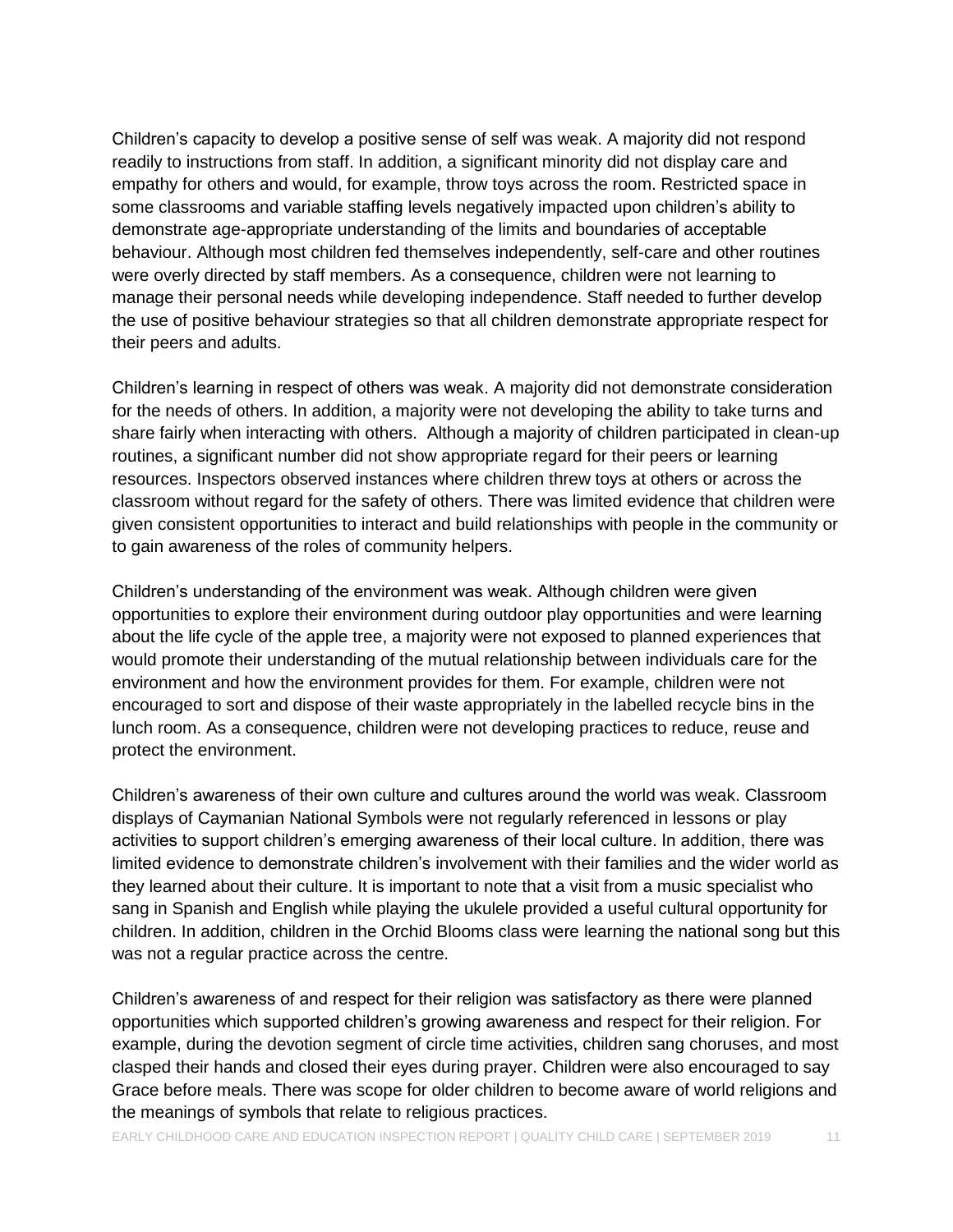| <b>COMMUNICATION</b>                                                                                                                    | <b>Evaluation</b> |
|-----------------------------------------------------------------------------------------------------------------------------------------|-------------------|
| Verbal and Symbolic: Children interpret<br>information received and effectively express<br>themselves in a variety of ways.             | Weak              |
| <b>Listening:</b> Children develop the inclination<br>and ability to listen attentively and respond<br>appropriately.                   | Weak              |
| <b>Creative Expressions: Children experience</b><br>and develop an appreciation for various forms<br>of art from a variety of cultures. | Weak              |
| Literacy: Children demonstrate an<br>understanding that symbols are used to<br>represent ideas.                                         | Weak              |

Children's verbal and symbolic communication was weak. A few young children demonstrated confidence and skill in verbal interactions with their peers and adults alike. However, the language development of the majority of children and infants and toddlers in particular, was often hindered by an over reliance on teacher-directed learning and too few opportunities for child-initiated learning. Children had too limited opportunities to practise conversation skills because they were typically talked to and asked to put their hands up. Teachers did instigate conversations but they were rarely extended into group conversations. Teachers too readily accepted short responses from children, rather than encouraging them to reply in whole sentences. Children did not have enough opportunities to develop their early writing skills through mark making.

Children's listening skills were weak. Teaching strategies were not always well matched to the children's different stages of development. This often prevented attentive listening and resulted in some deterioration in the children's behaviour. Where staff provided tasks which required children to interact in role-play situations, the majority of the children enjoyed the opportunity to use and extend both their speaking and listening skills. A few staff did not model consistent and accurate use of English and, at times, this caused confusion for children.

EARLY CHILDHOOD CARE AND EDUCATION INSPECTION REPORT | QUALITY CHILD CARE | SEPTEMBER 2019 12 Creative expression was weak because children were given too few opportunities to develop their expressive skills through art and drama. Role play areas in classrooms were generally poorly stocked with resources that could be used to promote high quality imaginative play. Almost all children had access to a range of art materials such as paint and crayons, but most creative activities were controlled by adults, so children lacked the opportunity to make independent choices. Most children enjoyed regular music sessions and had access to musical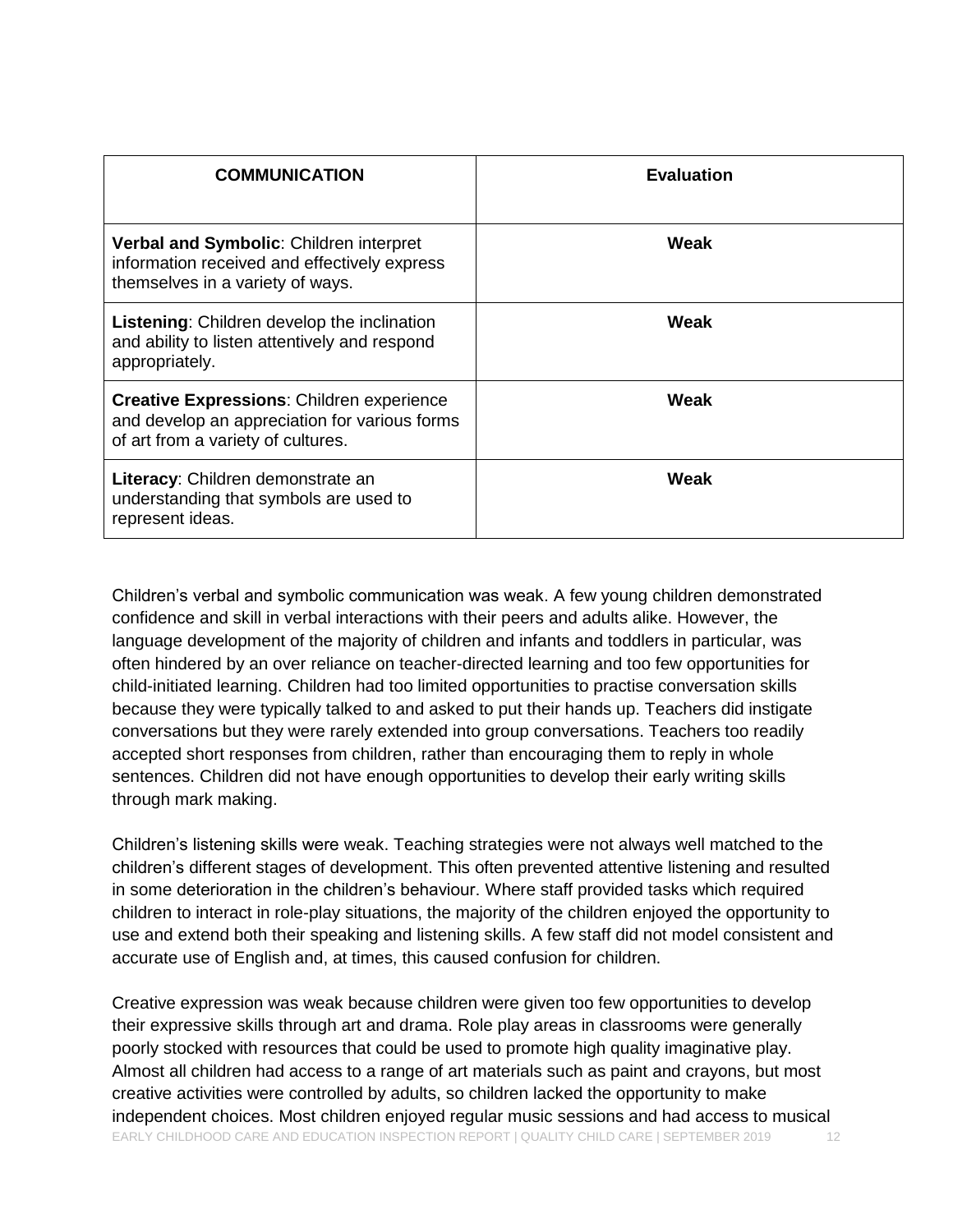instruments during guided activities. Only a minority of children had a degree of freedom when teachers planned unsupervised time in the play areas. Children did not frequently retell stories they had heard and role play opportunities were limited.

Children's literacy skills were weak. Too little emphasis was given to sharing stories with individual and small groups of children in classes and the range and quality of books provided throughout the setting was poor. Staff were therefore less effective in developing the children's love of books. In various stages of the centre, staff taught the alphabet but this was introduced too soon for a majority of the toddlers who were not displaying sufficient readiness to benefit from such content. Mark-making opportunities were not a prominent feature of sessions observed during the inspection. Consequently, emergent writing development was weak across the setting. Overall, the centre did not provide a print-rich environment with areas and equipment clearly labeled to provide suitable reading stimulus. Therefore, opportunities to support the early reading development of all children were missed.

| <b>WELL-BEING</b>                                                                                            | <b>Evaluation</b>   |
|--------------------------------------------------------------------------------------------------------------|---------------------|
| <b>Health:</b> Children make safe and healthy<br>decisions as they discover and learn about<br>their bodies. | <b>Satisfactory</b> |
| <b>Emotional:</b> Children identify and express their<br>own feelings.                                       | Weak                |
| <b>Social:</b> Children will develop the skill to<br>interact with others in a variety of contexts.          | Weak                |
| <b>Reflection:</b> Children will reflect on their<br>experiences.                                            | Weak                |

The way children made safe and healthy decisions as they discovered and learned about their bodies was satisfactory. Most staff supported children to learn about their bodies through the use of interactive songs that referenced body parts and encouraged movement. All children participated in planned outdoor activities that supported their gross motor skills development. Children engaged in frequent handwashing and tables and floors were cleaned and sanitised after lunch. In addition, most children were able to communicate their bodily needs.

Children's ability to identify and express their feelings was weak. A majority did not demonstrate a growing capacity to manage their feelings and behaviour. In addition, a significant majority were not learning to express their feelings and these children were unable to resolve conflicts satisfactorily. As a consequence, some children resorted to hitting others or snatching toys. In many instances, a significant minority did not respond readily to staff's guidance or instructions. It is important to note that in the Orchid Blooms class, staff ably supported those children to verbalise their feelings and modelled appropriate behaviour, so children were learning to demonstrate care and empathy for others.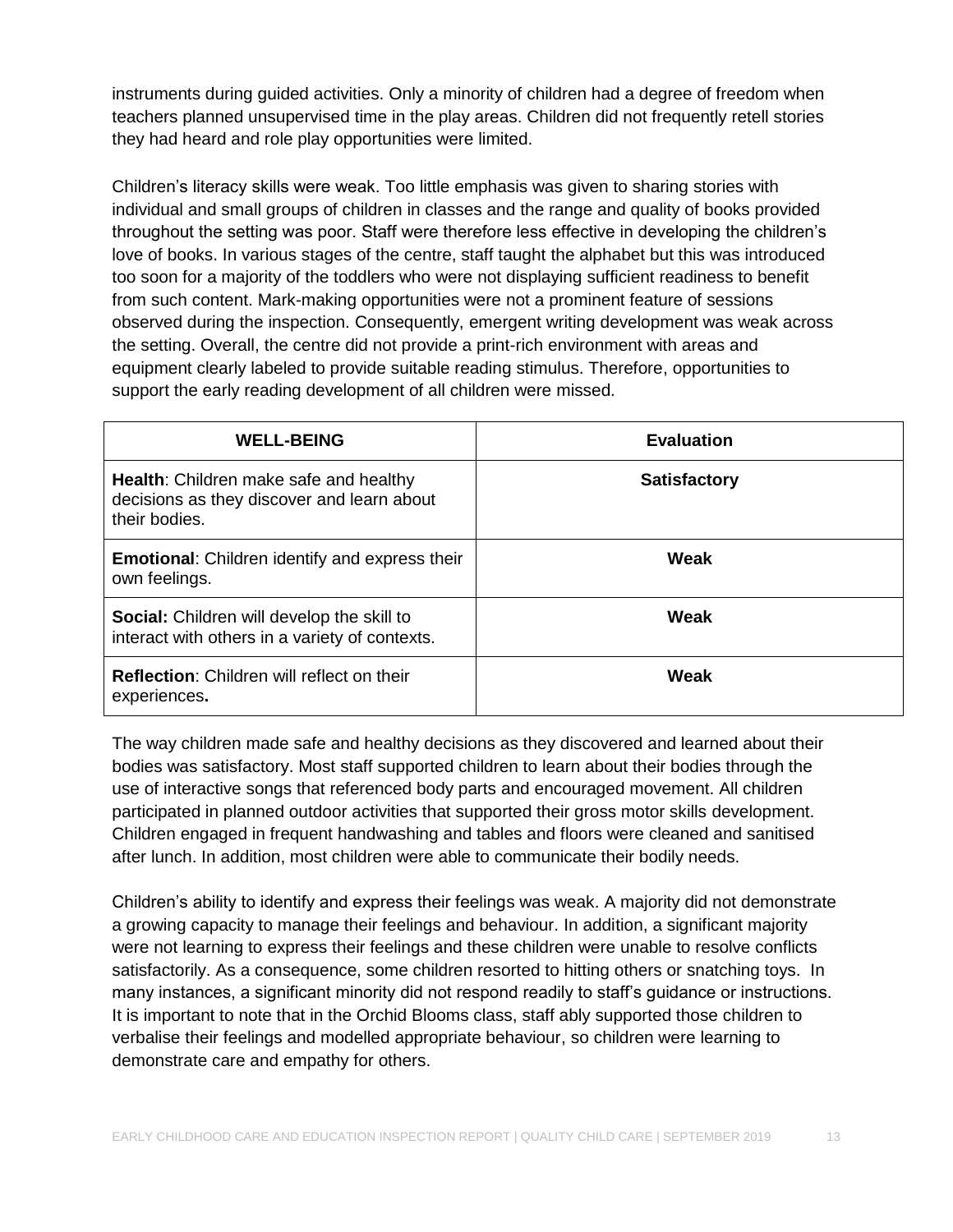The children's social skills were weak. Although children interacted with their peers in a range of settings including indoor and outdoor play, a significant minority did not demonstrate awareness of and concern for the safety and well-being of everyone. A significant minority required adult support and intervention to negotiate and resolve conflicts effectively.

Children's aptitude for reflection was weak. All staff did not consistently teach children to acknowledge actions and consequences to others in age-appropriate ways. There was scope for staff to use pictures, puppets, stories and videos to support children to identify and express their feelings and to manage their emotions.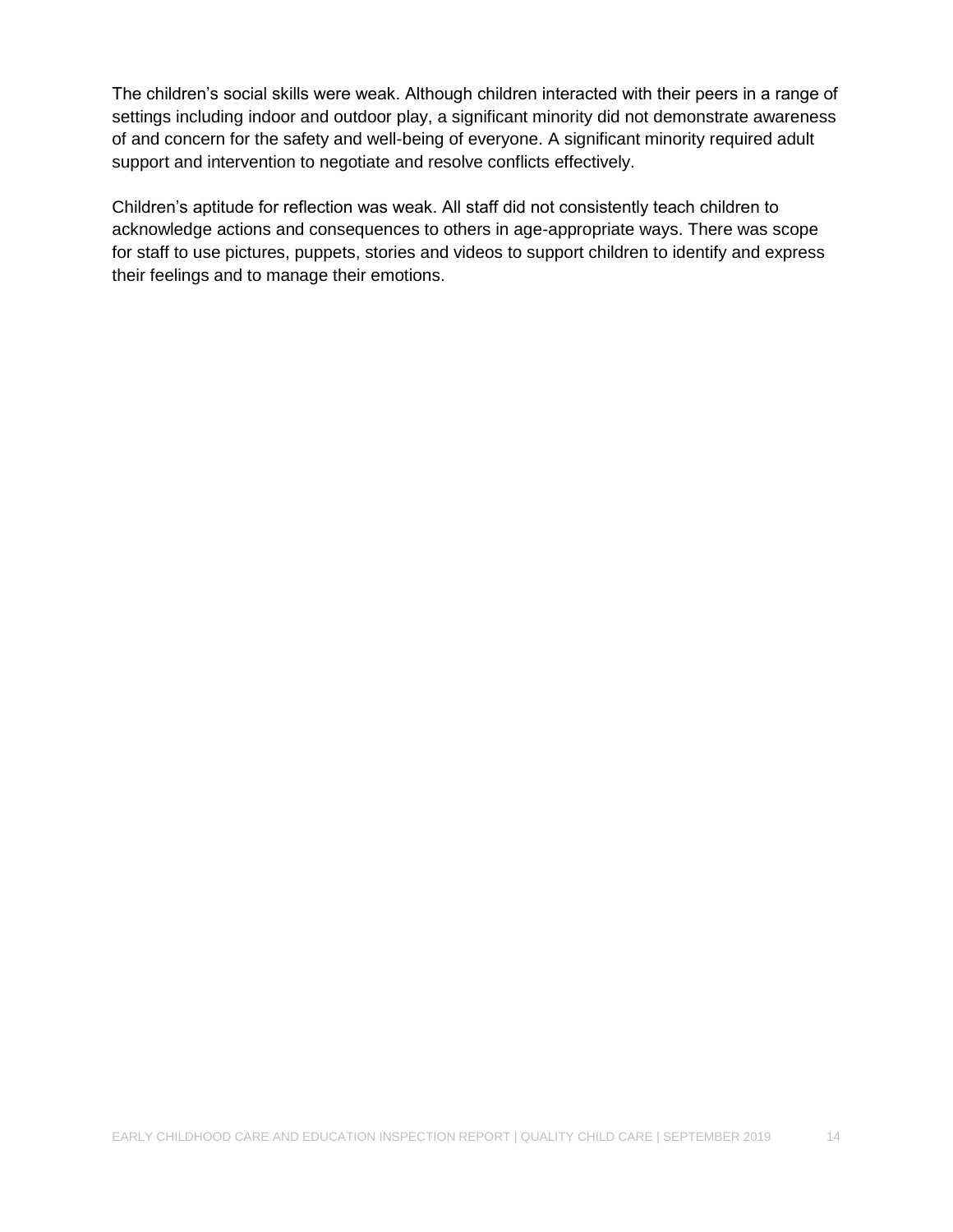### <span id="page-15-0"></span>Teaching, learning and assessment

| <b>Ensuring effective teaching to</b><br>support children's learning | <b>Evaluation</b> |
|----------------------------------------------------------------------|-------------------|
| Teaching                                                             | Weak              |
| Learning                                                             | Weak              |
| Assessment                                                           | Weak              |

Teaching was weak because more than a few of the teachers observed during the inspection demonstrated a poor understanding of how young children learn and they did not always use the most effective strategies to engage and motivate the children. Better practice was observed in the Orchid Bloom class where more emphasis was given to children's hands-on, active learning and where staff worked effectively together as a team ensuring an appropriate balance between adult-led and child-initiated activities. In too many of the other classes, however, children did not cope well with planned activities because they were either over directed or lacked challenge. In the younger classes, tasks were not always developmentally appropriate and children were required to be passive for long periods of time and this led to some frustration and discontent. Classroom routines were not yet established in most classes and consequently, poor behaviour and weak classroom management skills minimised the pace and quality of children's learning. In a few lessons it was noted that staff did not always provide a strong role model for English during their interactions with children.

Learning was weak because children were given too few opportunities to gain independence and responsibility for their learning. For example, in a number of classes, during transitions between activities, at lunch and snack time and when tidying away at the end of a session, children's self-help skills were under developed. Because washroom facilities were not located within classes, staff often required children to line up and wait in turn to wash their hands. The pace of learning and the curriculum were affected by this practice and too much time was wasted across the typical day as a consequence. Teachers' questioning was often too narrow and children's critical thinking was rarely promoted either through responses to literature or through the children's enquiry or exploration. Although staff provided an appropriate range of opportunities for the children to learn together and collaborate, these were not always effectively managed and sessions in a number of classes deteriorated as a result of children's poor behaviour and teachers' weak classroom management skills.

Assessment was weak. Across the centre assessment practices lacked coherence and were inconsistently implemented. Progress information was not held on record and this meant that important assessments relating to children's progress were not communicated effectively between staff. Assessment tracker documents were in place but these were linked to the English National Curriculum Foundation Stage curriculum. Weekly plans and assessments matched the Cayman Islands Early Years curriculum.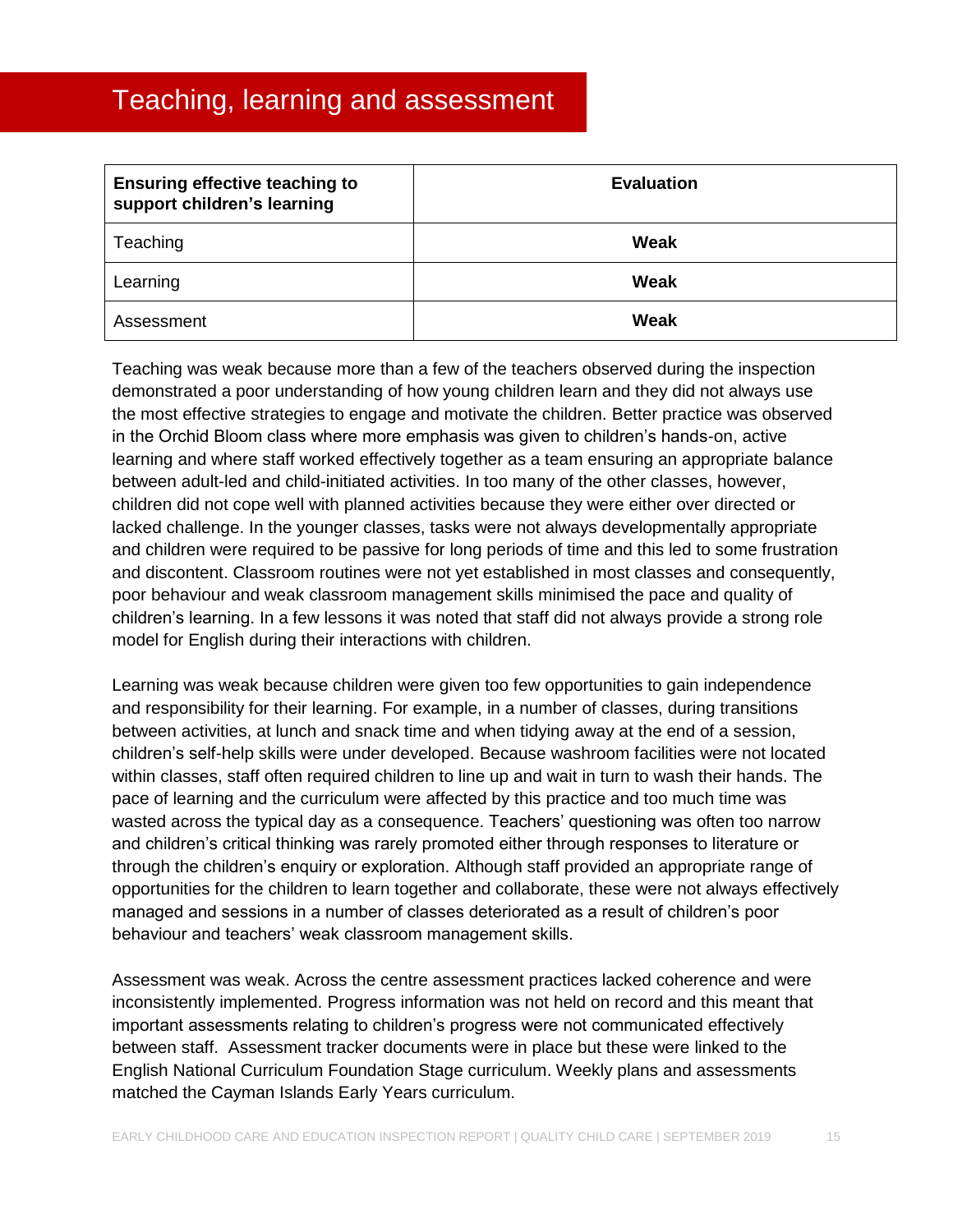Consequently, there were occasions where teachers' assessments were not closely aligned to the curriculum goals and focus areas were not clearly identified by staff during their observations. Although staff knew the children's interests and preferences, they did not demonstrate a sound grasp of the children's knowledge and skills and this was reflected in a number of classes where tasks were not well matched to the learning needs of children. Assessment practices in the Orchid Bloom class were more comprehensive, reliable and insightful.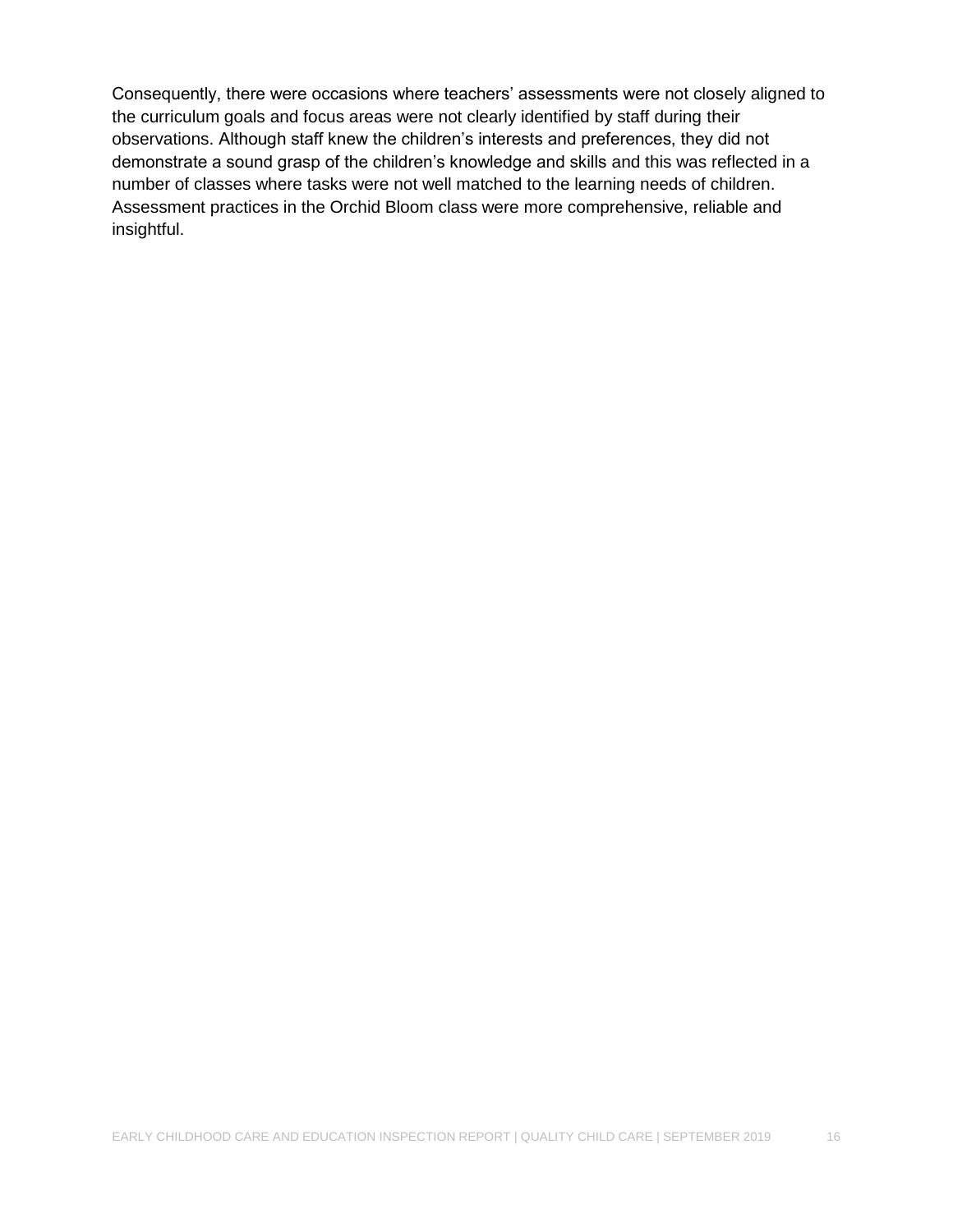<span id="page-17-0"></span>

| Offering a curriculum that meets the<br>educational needs of all children | <b>Evaluation</b> |
|---------------------------------------------------------------------------|-------------------|
| Curriculum                                                                | Weak              |

The curriculum was weak. Although staff followed the Cayman Islands Early Years curriculum when they planned lessons, there were significant weaknesses identified across all four strands of learning. Curriculum delivery often lacked breadth and balance and the curriculum rationale was unclear. In observed sessions inspectors noted that too frequently, all children were given the same activity or were given the same worksheet. Therefore tasks did not meet the needs of children of varying ages, different stages of development and ability. A strength of the curriculum was the weekly singing sessions led by a visiting music specialist. Spanish featured as a regular element of music lessons and greetings in certain classes were sometimes given in English and Spanish. There were a number enhancements to the curriculum from visitors to the school and through topic-related excursions out of the centre. The review of the curriculum was not well documented and there was a lack of clear continuity and progression from year to year and between classes of the same age. A lack of play-based learning and opportunities for exploration limited the children's acquisition of core skills.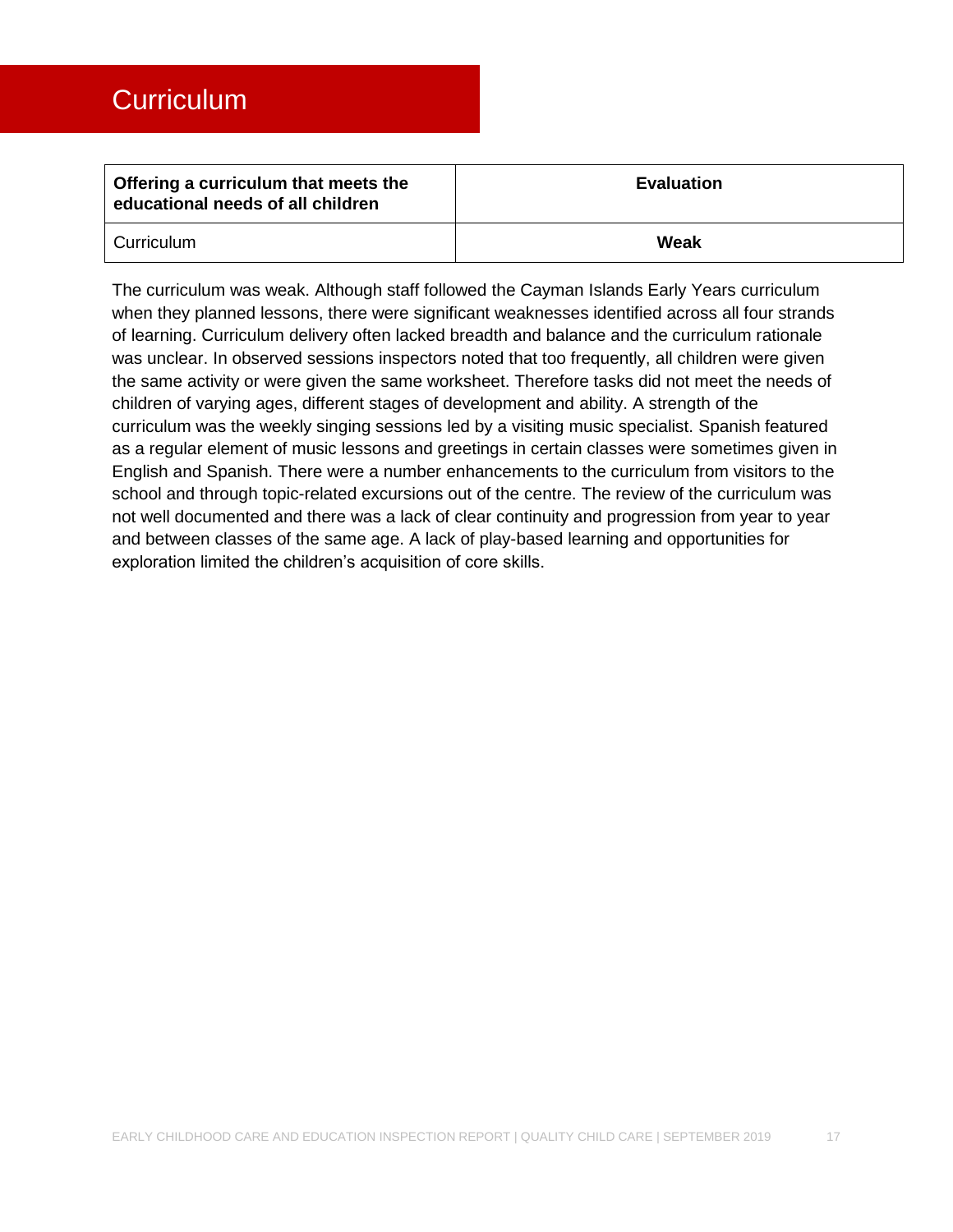### <span id="page-18-0"></span>Safety and support

| Keeping our children safe and always<br>supported | <b>Evaluation</b> |
|---------------------------------------------------|-------------------|
| Health and safety                                 | Weak              |
| Support and guidance                              | Weak              |

The arrangements for health and safety were weak because there were a number of areas which required improvement to meet the Cayman Islands Education Council's guidelines. For example, the school did not have current environmental health and fire inspection reports. Notably, personnel from the fire and environmental health departments visited the school during the period of inspection. Although records were kept of fire drills and incidents, the overall quality of monitoring and record keeping at the school required improvement. The school promoted health lifestyles through an emphasis on hygienic practices such as frequent handwashing, sanitation and self-care routines, and staff were trained in child protection arrangements. However, staffing arrangements required improvement to ensure compliance with the Cayman Islands Education Council's guidelines for qualified staff to child ratios and to ensure adequate supervision of children at all times.

Arrangements for support and guidance were weak. Interactions between staff and children were warm and nurturing. All teachers knew their children well including those with behavioural challenges. However, systems for tracking behaviour as well as children's progress and achievement in key areas of the Cayman Islands Early Years Curriculum were underdeveloped and lacked coherence. Children with special educational needs were admitted into the centre but arrangements to ensure that they made good progress in their learning required review. For example, there were no formal mechanisms in place for the sharing of information on those children receiving support from the Early Intervention Programme. In addition, individual education plans were not developed for such children in order to assist staff track and measure the progress they made in their learning over time. As a consequence, staff were unable to successfully plan progression in the children's learning and parents were not provided with adequate information to ensure continuity of practice across settings.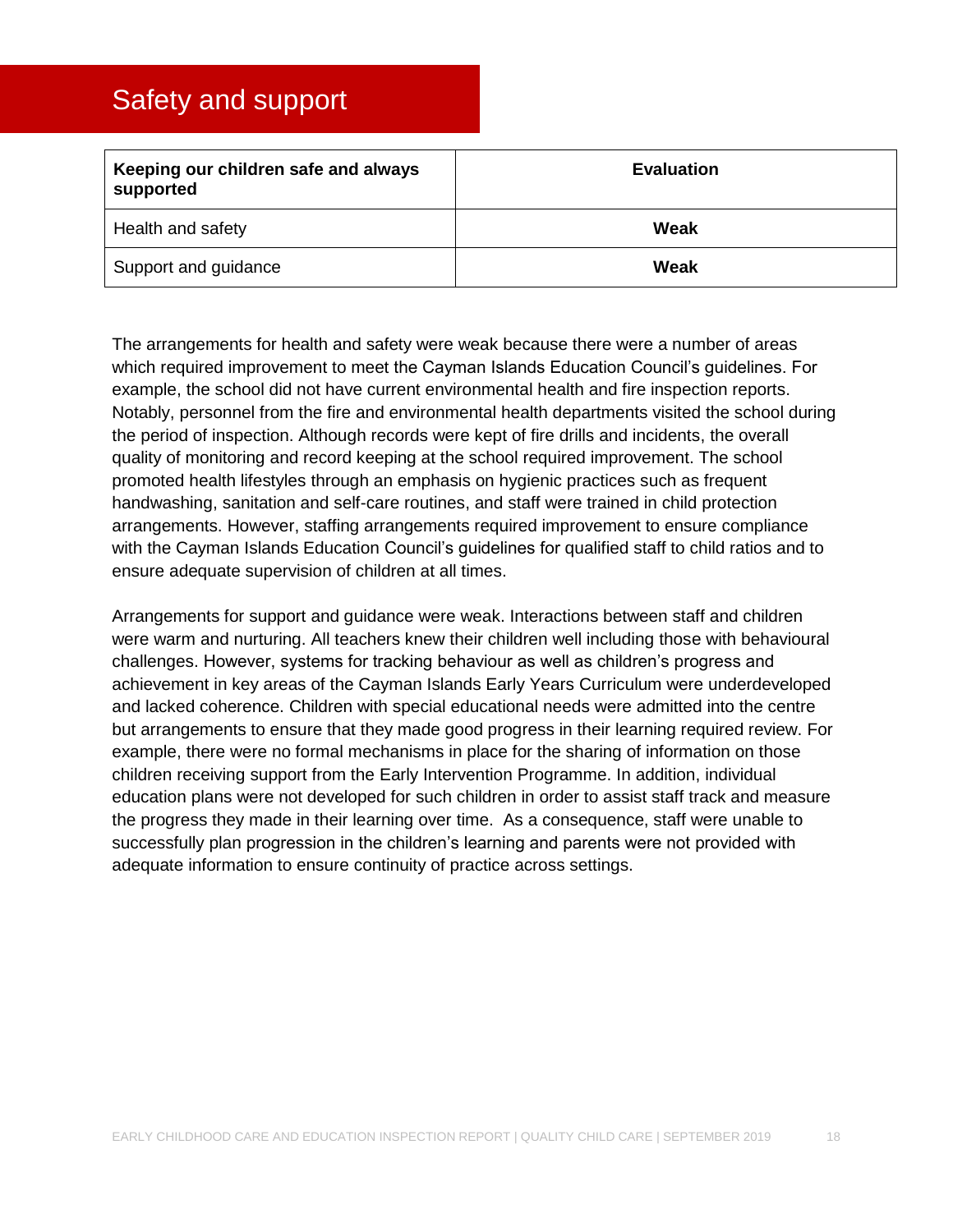### <span id="page-19-0"></span>Leadership and management

| Leading and managing the centre and<br>developing links with the community | <b>Evaluation</b>   |
|----------------------------------------------------------------------------|---------------------|
| Leadership                                                                 | Weak                |
| Self-evaluation and improvement planning                                   | Weak                |
| Links with parents and the community                                       | <b>Satisfactory</b> |
| Staff and the learning environment                                         | Weak                |

The Centre Manager had worked at Quality Child Care for twenty years as both teacher and leader. She had been successful in addressing a number of recommendations from the last inspection of the centre in 2013. For example, all staff followed the Cayman Islands Early Years curriculum after training and guidance following the last inspection. However, leadership in the centre was judged to be weak because there were a number of important weaknesses in key aspects of the work of the centre including the quality of teaching and children's progress in communication, well-being, respect and exploration. The Centre Manager did not review the work of staff with sufficient rigour and record-keeping in a range of contexts required improvement.

Self-evaluation and improvement planning were weak because arrangements to monitor the quality of teaching and standards of achievement were irregular and not recorded with sufficient attention to detail. A school improvement plan was in place but priorities were linked to areas identified in the 2013 inspection report. These were therefore outdated and did not reflect the current strengths and weaknesses of the centre. The Centre Manager had not undertaken a review of the performance of the centre aligned to the Cayman Islands Government selfevaluation and inspection framework. Staff attended training from time to time but the focus for professional development was not tailored to the weaknesses in teaching identified through lesson observations conducted by the Centre Manager.

There were satisfactory links with parents, though community partnership and links with other schools, particularly feeder schools, required improvement. In the pre-inspection survey, which was completed by a minority of parents, there was a high level of satisfaction. A parent-teacher association supported with fund-raising and with the organisation of special events for the children. The school had offered workshops for parents, which raised awareness regarding child protection and aspects of the curriculum. Communication between home and school was regular including the publication of termly newsletters and these kept parents informed of important events in the coming session. Reports were sent home and these included helpful information about the children's achievement in key areas of learning. These required further development to identify next steps in learning and an indication of each child's achievement against developmental milestones. Links with other local schools were under developed and further attention should be given to improving arrangements for children's transition from preschool to primary education.

EARLY CHILDHOOD CARE AND EDUCATION INSPECTION REPORT | QUALITY CHILD CARE | SEPTEMBER 2019 19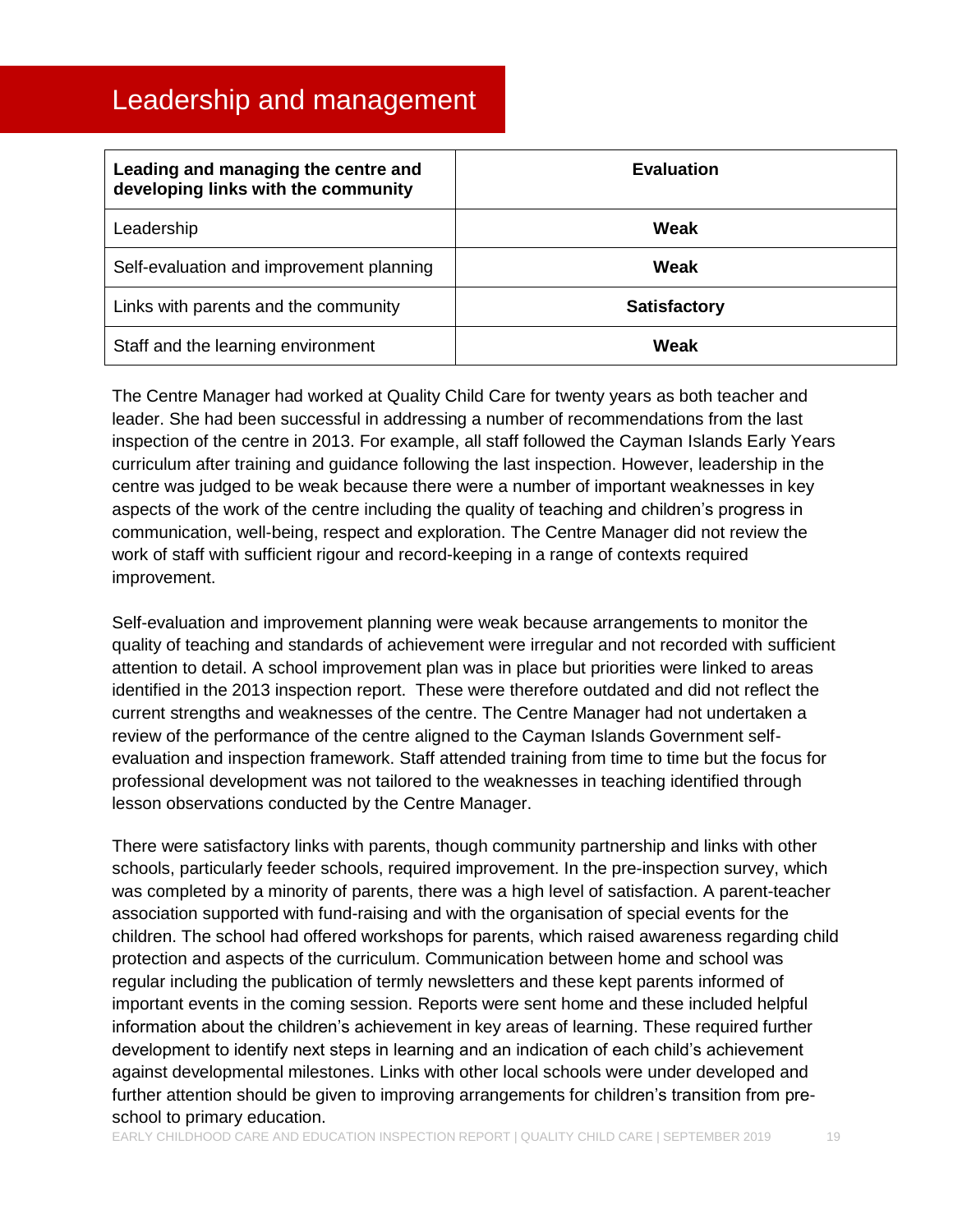Staffing and the learning environment were judged to be weak because the Centre Manager was relying upon parent volunteers to staff classes. From the beginning of the academic year the staff team had been depleted and the Centre Manager had not been able to secure permanent, qualified staff to certain classes. The facilities were satisfactory and children enjoyed use of a spacious outdoor area, which was equipped with climbing apparatus. Resources within the centre required improvement and re-organisation. Classroom libraries were not attractively organised or well resourced. Children had insufficient access to toys and games to support their acquisition of skills in information technology.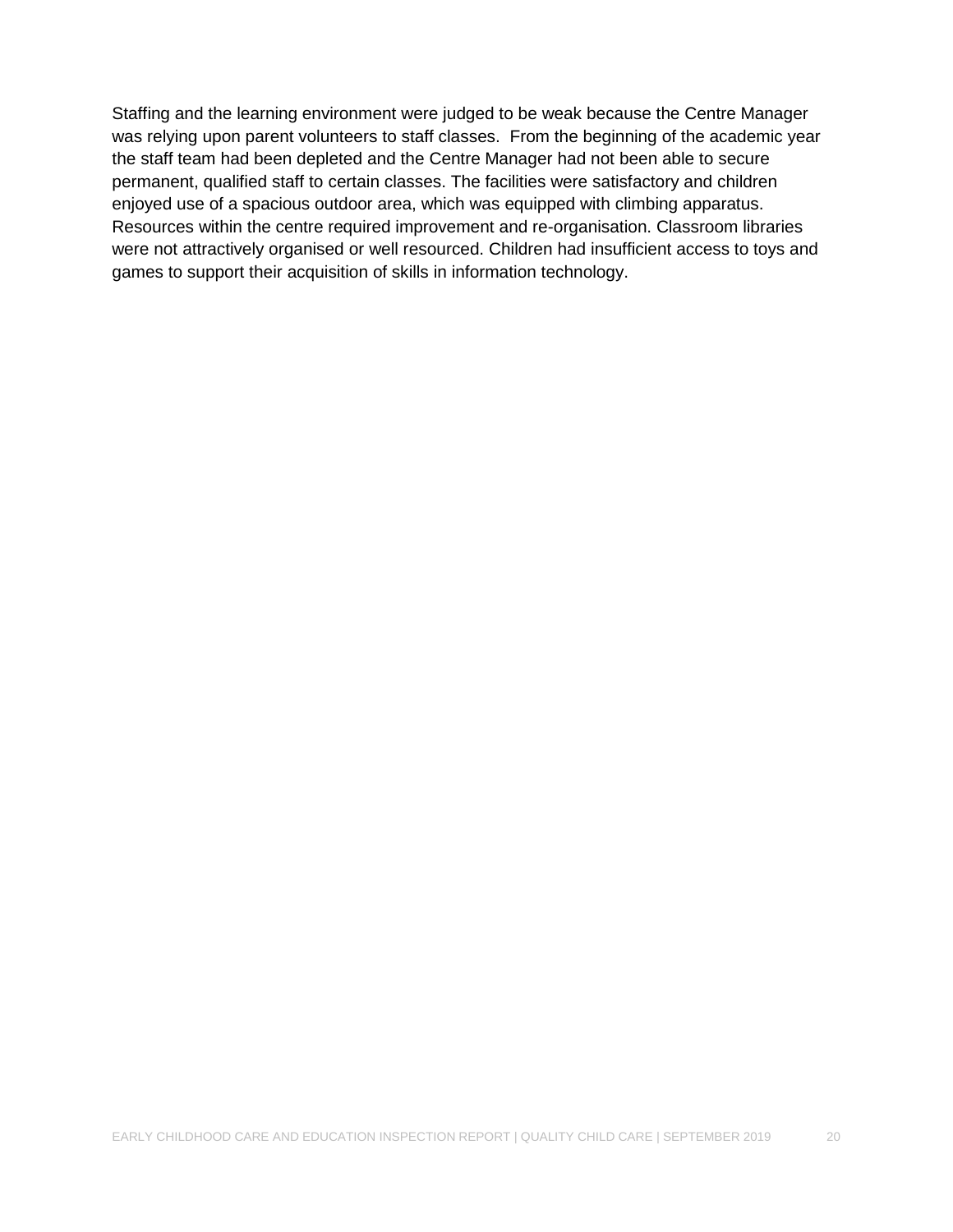### <span id="page-21-0"></span>Survey results

Eighteen parents and six staff completed the on-line survey. The results from the survey are detailed in Appendices One and Two to this report.

Most parents expressed satisfaction with the quality of education provided by Quality Child Care. Although most were relatively new to the Centre they stated that their children had been supported well in the transition into class at the beginning of the year. Most parents stated that their children were safe and well cared for at the Centre. They felt that the leaders were effective and that the staff were qualified and sufficiently skilled in their work. Most parents believed that their children were making good progress in their communication skills but a majority were unsure about other areas of the curriculum. A few stated that, because the children had only recently started to attend their classes, they were unsure about progress in aspects of mathematical and scientific learning. Six parents made comments in addition to their survey question responses and all stated that they were particularly pleased with the attention staff gave to ensure their children's health and safety.

Most of the staff completed the survey and most had worked at Quality Child Care for three years or more. All were highly positive about the work of the Centre. They all felt that the Centre was well led and that there were sufficient resources available to support their work with the children. All felt that Quality Child Care offered a good quality of education overall and that the Centre benefited from good links with parents and the local community. In their comments the staff recognised the support received from parents and expressed commitment to the ongoing improvements planned for the Centre in the future.

#### **What happens next?**

As the Office of Education Standards has judged the overall performance of Quality Child Care to be weak, there will be a follow-through inspection of the centre within six months of the publication of this report. Quality Child Care will continue to be inspected on a regular basis until all aspects of performance are judged to be at least satisfactory.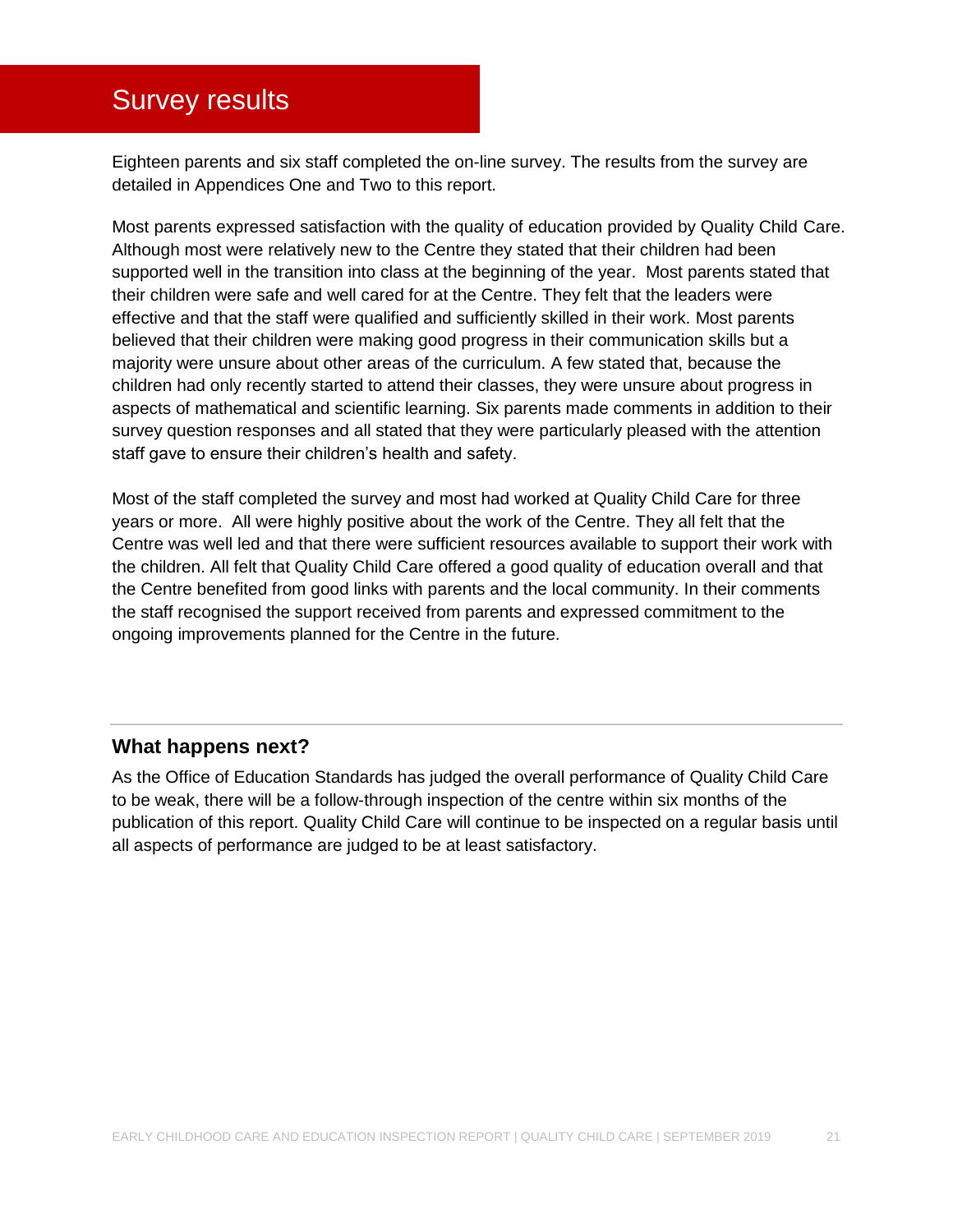### <span id="page-22-0"></span>**Office of Education Standards | Parent Survey 2019**

#### *How many years has your child been at this Early Years Centre?*

| <b>Response</b>                              | Percentage      | <b>Count</b> |
|----------------------------------------------|-----------------|--------------|
| Less than one year                           | 61.11%          |              |
| More than one year but less than three years | 27.78%          | 5            |
| More than three years                        | 11.11%          |              |
|                                              | <b>Answered</b> | -18          |
|                                              | <b>Skipped</b>  |              |

*What is your nationality?*



*My child is making good progress in all aspects of early communication/literacy (including listening, speaking, early reading and writing).*

| <b>Response</b>                              | <b>Percentage</b> | <b>Count</b> |
|----------------------------------------------|-------------------|--------------|
| <b>Strongly Agree</b>                        | 38.89%            |              |
| Agree                                        | 55.56%            | 10           |
| <b>Disagree</b>                              | 0.00%             |              |
| <b>Strongly Disagree</b>                     | 0.00%             | $\Omega$     |
| I am unsure or unable to answer the question | 5.56%             |              |
|                                              | <b>Answered</b>   | 18           |
|                                              | <b>Skipped</b>    | $\bf{0}$     |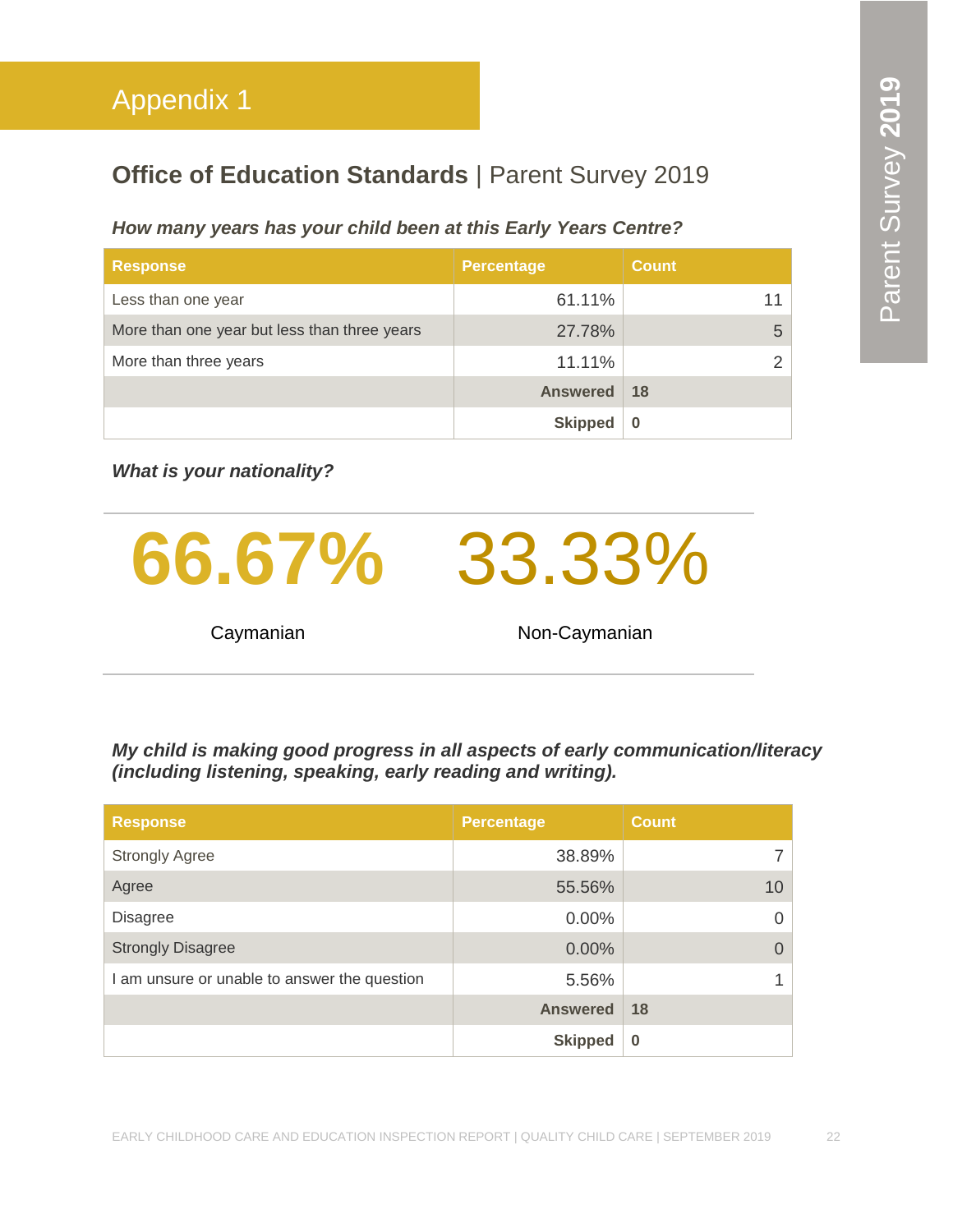#### *My child is making good progress in mathematical understanding.*

| <b>Response</b>                              | <b>Percentage</b> | <b>Count</b> |
|----------------------------------------------|-------------------|--------------|
| <b>Strongly Agree</b>                        | 27.78%            | 5            |
| Agree                                        | 22.22%            | 4            |
| <b>Disagree</b>                              | 0.00%             | 0            |
| <b>Strongly Disagree</b>                     | 5.56%             |              |
| I am unsure or unable to answer the question | 44.44%            | 8            |
|                                              | <b>Answered</b>   | <b>18</b>    |
|                                              | <b>Skipped</b>    | $\bf{0}$     |

*My child is making good progress in their early scientific understanding.*

| <b>Response</b>                              | <b>Percentage</b> | <b>Count</b> |
|----------------------------------------------|-------------------|--------------|
| <b>Strongly Agree</b>                        | 22.22%            | 4            |
| Agree                                        | 27.78%            | 5            |
| <b>Disagree</b>                              | 0.00%             | $\Omega$     |
| <b>Strongly Disagree</b>                     | 5.56%             |              |
| I am unsure or unable to answer the question | 44.44%            | 8            |
|                                              | <b>Answered</b>   | 18           |
|                                              | <b>Skipped</b>    | $\bf{0}$     |

*The Early Years Centre is effective in developing my child's personal and social skills.*

| <b>Response</b>                              | Percentage      | <b>Count</b> |
|----------------------------------------------|-----------------|--------------|
| <b>Strongly Agree</b>                        | 58.82%          | 10           |
| Agree                                        | 29.41%          | 5            |
| <b>Disagree</b>                              | $0.00\%$        | Ω            |
| <b>Strongly Disagree</b>                     | $0.00\%$        |              |
| I am unsure or unable to answer the question | 11.76%          | っ            |
|                                              | <b>Answered</b> | 17           |
|                                              | <b>Skipped</b>  | 1            |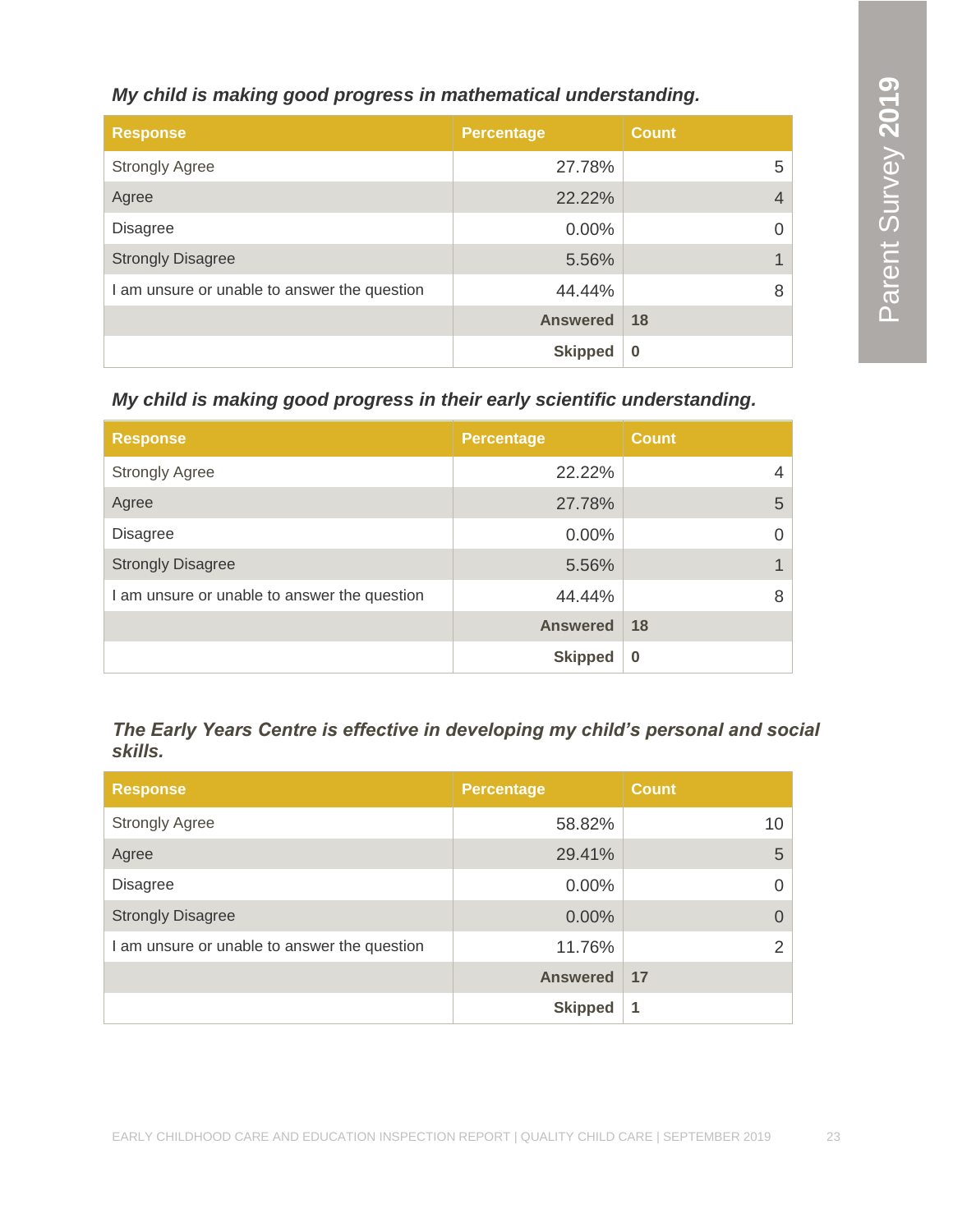#### *My child is being helped to take turns and share fairly as part of the education programme.*

| <b>Response</b>                              | <b>Percentage</b> | <b>Count</b> |
|----------------------------------------------|-------------------|--------------|
| <b>Strongly Agree</b>                        | 52.94%            | 9            |
| Agree                                        | 35.29%            | 6            |
| <b>Disagree</b>                              | 0.00%             | $\Omega$     |
| <b>Strongly Disagree</b>                     | 0.00%             | $\Omega$     |
| I am unsure or unable to answer the question | 11.76%            | 2            |
|                                              | <b>Answered</b>   | 17           |
|                                              | <b>Skipped</b>    | -1           |

#### *My child is developing good understanding of the environment and how they can help to protect it.*

| <b>Response</b>                              | <b>Percentage</b> | <b>Count</b> |
|----------------------------------------------|-------------------|--------------|
| <b>Strongly Agree</b>                        | 41.18%            |              |
| Agree                                        | 23.53%            | 4            |
| <b>Disagree</b>                              | $0.00\%$          | 0            |
| <b>Strongly Disagree</b>                     | 5.88%             |              |
| I am unsure or unable to answer the question | 29.41%            | 5            |
|                                              | <b>Answered</b>   | 17           |
|                                              | <b>Skipped</b>    | 1            |

#### *The quality of teaching in the Early Years Centre is good.*

| <b>Response</b>                              | <b>Percentage</b> | <b>Count</b>   |
|----------------------------------------------|-------------------|----------------|
| <b>Strongly Agree</b>                        | 60.00%            | 9              |
| Agree                                        | 26.67%            | $\overline{4}$ |
| <b>Disagree</b>                              | $0.00\%$          | 0              |
| <b>Strongly Disagree</b>                     | $0.00\%$          | $\Omega$       |
| I am unsure or unable to answer the question | 13.33%            | $\mathcal{P}$  |
|                                              | <b>Answered</b>   | 15             |
|                                              | <b>Skipped</b>    | 3              |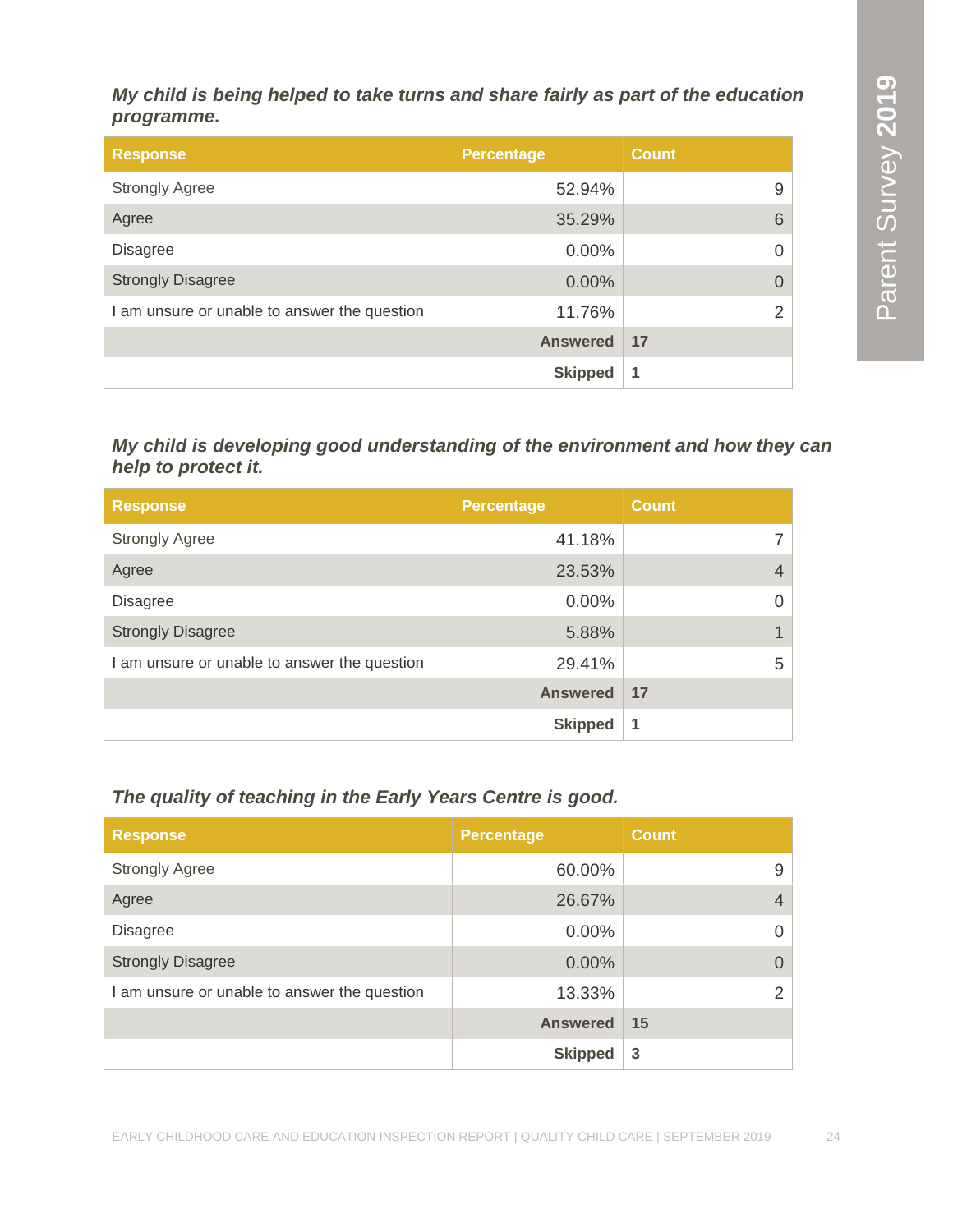#### *My child enjoys coming to the Early Years Centre.*

| <b>Response</b>                              | <b>Percentage</b> | <b>Count</b> |
|----------------------------------------------|-------------------|--------------|
| <b>Strongly Agree</b>                        | 60.00%            | 9            |
| Agree                                        | 40.00%            | 6            |
| <b>Disagree</b>                              | $0.00\%$          |              |
| <b>Strongly Disagree</b>                     | 0.00%             |              |
| I am unsure or unable to answer the question | $0.00\%$          |              |
|                                              | <b>Answered</b>   | 15           |
|                                              | <b>Skipped</b>    | 3            |

#### *My child is inspired to learn.*

| <b>Response</b>                              | <b>Percentage</b> | <b>Count</b> |
|----------------------------------------------|-------------------|--------------|
| <b>Strongly Agree</b>                        | 46.67%            |              |
| Agree                                        | 46.67%            |              |
| <b>Disagree</b>                              | $0.00\%$          | 0            |
| <b>Strongly Disagree</b>                     | 0.00%             |              |
| I am unsure or unable to answer the question | 6.67%             |              |
|                                              | <b>Answered</b>   | 15           |
|                                              | <b>Skipped</b>    | 3            |

#### *My child is given a wide range of age-appropriate play opportunities each day.*

| <b>Response</b>                              | <b>Percentage</b> | <b>Count</b> |
|----------------------------------------------|-------------------|--------------|
| <b>Strongly Agree</b>                        | 40.00%            | 6            |
| Agree                                        | 40.00%            | 6            |
| <b>Disagree</b>                              | $0.00\%$          | 0            |
| <b>Strongly Disagree</b>                     | 0.00%             |              |
| I am unsure or unable to answer the question | 20.00%            | 3            |
|                                              | <b>Answered</b>   | 15           |
|                                              | <b>Skipped</b>    | 3            |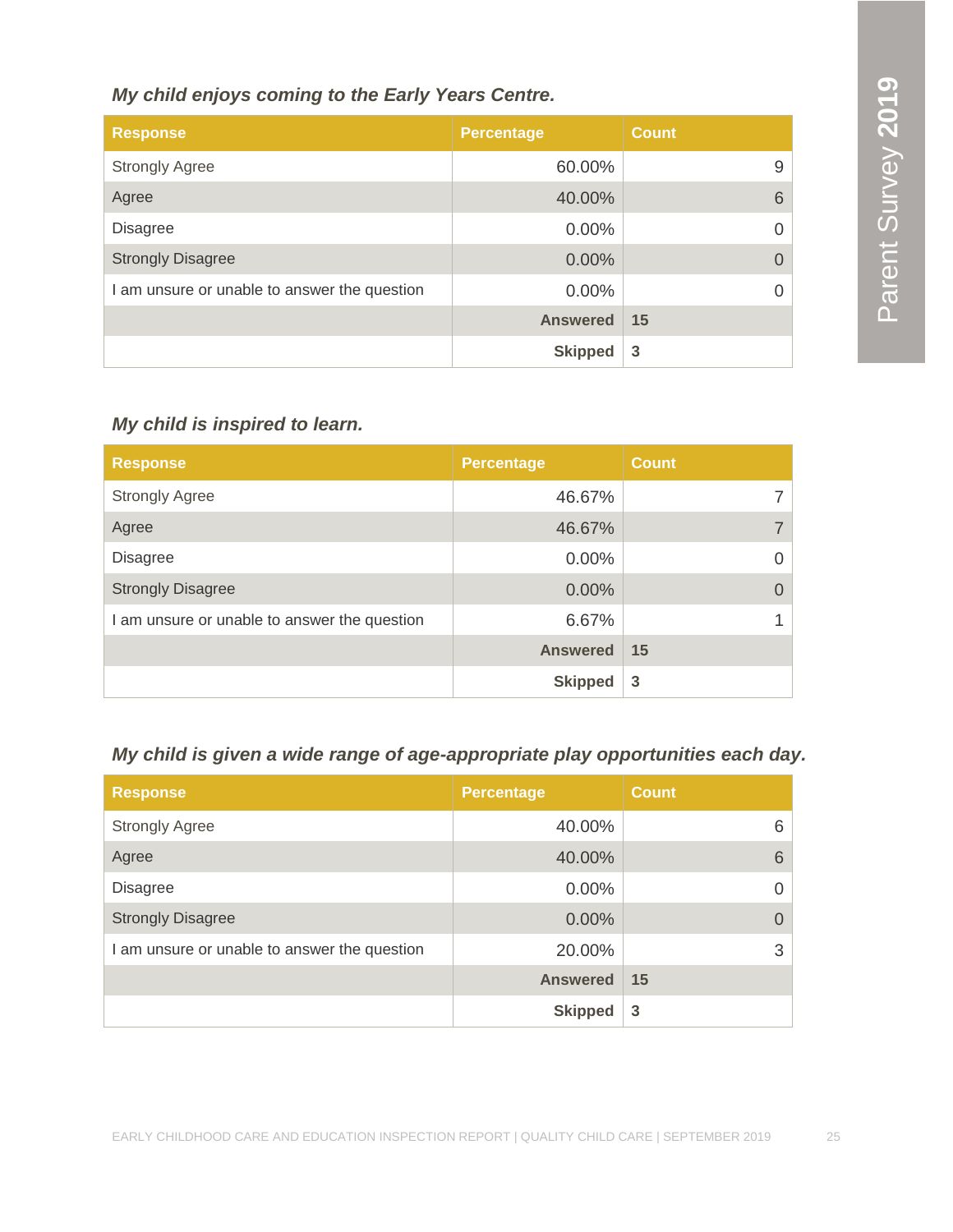*There are regular visits and visitors to the Early Years Centre which enhance the learning of the child.*

| <b>Response</b>                              | <b>Percentage</b> | <b>Count</b>   |
|----------------------------------------------|-------------------|----------------|
| <b>Strongly Agree</b>                        | 26.67%            | $\overline{4}$ |
| Agree                                        | 40.00%            | 6              |
| <b>Disagree</b>                              | 0.00%             | 0              |
| <b>Strongly Disagree</b>                     | 0.00%             |                |
| I am unsure or unable to answer the question | 33.33%            | 5              |
|                                              | <b>Answered</b>   | 15             |
|                                              | <b>Skipped</b>    | 3              |

#### *My child is safe and cared for at the Early Years Centre.*

| <b>Response</b>                              | <b>Percentage</b> | <b>Count</b> |
|----------------------------------------------|-------------------|--------------|
| <b>Strongly Agree</b>                        | 42.86%            | 6            |
| Agree                                        | 50.00%            |              |
| <b>Disagree</b>                              | 0.00%             | 0            |
| <b>Strongly Disagree</b>                     | 0.00%             |              |
| I am unsure or unable to answer the question | 7.14%             |              |
|                                              | <b>Answered</b>   | 14           |
|                                              | <b>Skipped</b>    | 4            |

#### *The Early Years Centre helps my child choose a healthy lifestyle.*

| <b>Response</b>                              | <b>Percentage</b> | <b>Count</b>   |
|----------------------------------------------|-------------------|----------------|
| <b>Strongly Agree</b>                        | 35.71%            | 5              |
| Agree                                        | 50.00%            |                |
| <b>Disagree</b>                              | $0.00\%$          | $\Omega$       |
| <b>Strongly Disagree</b>                     | 0.00%             | $\Omega$       |
| I am unsure or unable to answer the question | 14.29%            | 2              |
|                                              | <b>Answered</b>   | 14             |
|                                              | <b>Skipped</b>    | $\overline{4}$ |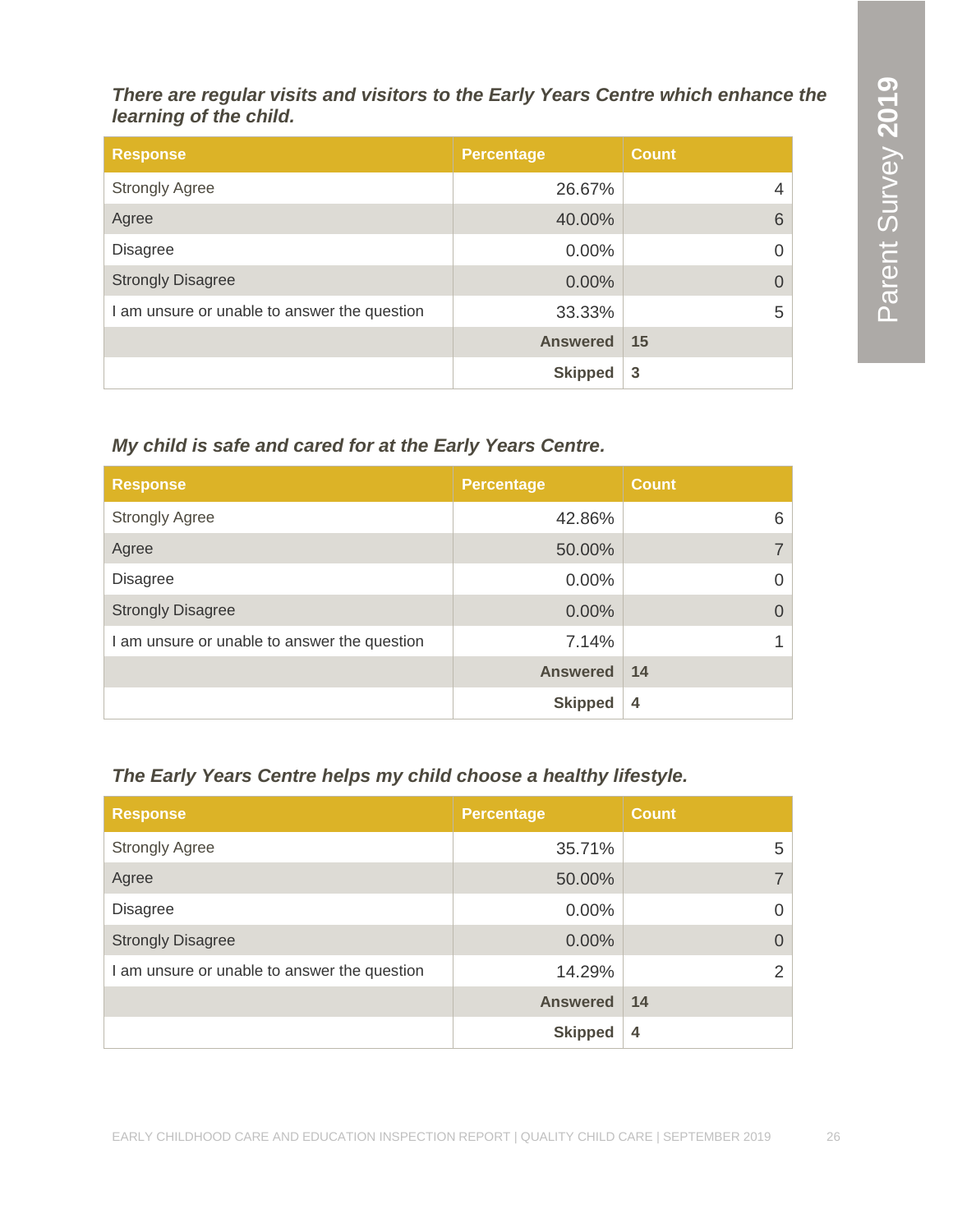#### *My child is treated fairly at the Early Years Centre.*

| <b>Response</b>                              | <b>Percentage</b> | <b>Count</b>   |
|----------------------------------------------|-------------------|----------------|
| <b>Strongly Agree</b>                        | 57.14%            | 8              |
| Agree                                        | 35.71%            | 5              |
| <b>Disagree</b>                              | $0.00\%$          | $\Omega$       |
| <b>Strongly Disagree</b>                     | 0.00%             | $\Omega$       |
| I am unsure or unable to answer the question | 7.14%             |                |
|                                              | <b>Answered</b>   | 14             |
|                                              | <b>Skipped</b>    | $\overline{4}$ |

#### *The Early Years Centre deals effectively with incidents of poor behaviour.*

| <b>Response</b>                              | <b>Percentage</b> | <b>Count</b> |
|----------------------------------------------|-------------------|--------------|
| <b>Strongly Agree</b>                        | 42.86%            | 6            |
| Agree                                        | 35.71%            | 5            |
| <b>Disagree</b>                              | $0.00\%$          | $\Omega$     |
| <b>Strongly Disagree</b>                     | $0.00\%$          | $\Omega$     |
| I am unsure or unable to answer the question | 21.43%            | 3            |
|                                              | <b>Answered</b>   | 14           |
|                                              | <b>Skipped</b>    | 4            |

#### *The Early Years Centre provides good support to children with special educational needs.*

| <b>Response</b>                              | <b>Percentage</b> | <b>Count</b> |
|----------------------------------------------|-------------------|--------------|
| <b>Strongly Agree</b>                        | 42.86%            | 6            |
| Agree                                        | 21.43%            | 3            |
| <b>Disagree</b>                              | $0.00\%$          | $\Omega$     |
| <b>Strongly Disagree</b>                     | $0.00\%$          | $\Omega$     |
| I am unsure or unable to answer the question | 35.71%            | 5            |
|                                              | <b>Answered</b>   | 14           |
|                                              | <b>Skipped</b>    | 4            |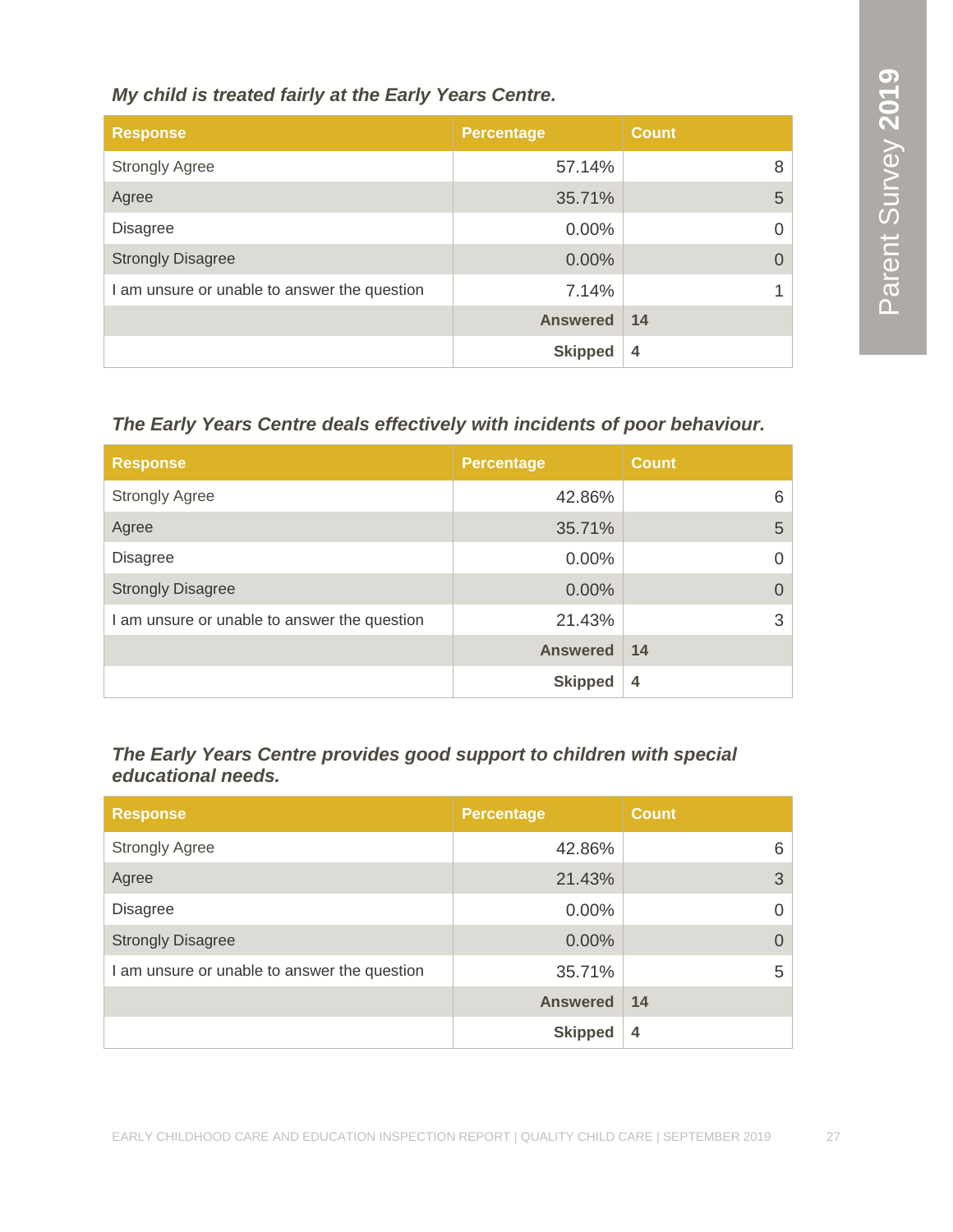#### *The Early Years Centre is well led.*

| <b>Response</b>                              | <b>Percentage</b> | <b>Count</b>   |
|----------------------------------------------|-------------------|----------------|
| <b>Strongly Agree</b>                        | 35.71%            | 5              |
| Agree                                        | 57.14%            | 8              |
| <b>Disagree</b>                              | $0.00\%$          | $\Omega$       |
| <b>Strongly Disagree</b>                     | 0.00%             | $\Omega$       |
| I am unsure or unable to answer the question | 7.14%             |                |
|                                              | <b>Answered</b>   | 14             |
|                                              | <b>Skipped</b>    | $\overline{4}$ |

*I receive good information about the improvement plans developed for the Early Years Centre.*

| <b>Response</b>                              | <b>Percentage</b> | <b>Count</b> |
|----------------------------------------------|-------------------|--------------|
| <b>Strongly Agree</b>                        | 21.43%            | 3            |
| Agree                                        | 42.86%            | 6            |
| <b>Disagree</b>                              | $0.00\%$          |              |
| <b>Strongly Disagree</b>                     | 7.14%             |              |
| I am unsure or unable to answer the question | 28.57%            |              |
|                                              | <b>Answered</b>   | 14           |
|                                              | <b>Skipped</b>    | 4            |

*Communication between the Early Years Centre and parents is effective and timely.*

| <b>Response</b>                              | <b>Percentage</b> | <b>Count</b> |
|----------------------------------------------|-------------------|--------------|
| <b>Strongly Agree</b>                        | 35.71%            | 5            |
| Agree                                        | 42.86%            | 6            |
| <b>Disagree</b>                              | $0.00\%$          | $\Omega$     |
| <b>Strongly Disagree</b>                     | 7.14%             | 1            |
| I am unsure or unable to answer the question | 14.29%            | 2            |
|                                              | <b>Answered</b>   | 14           |
|                                              | <b>Skipped</b>    | 4            |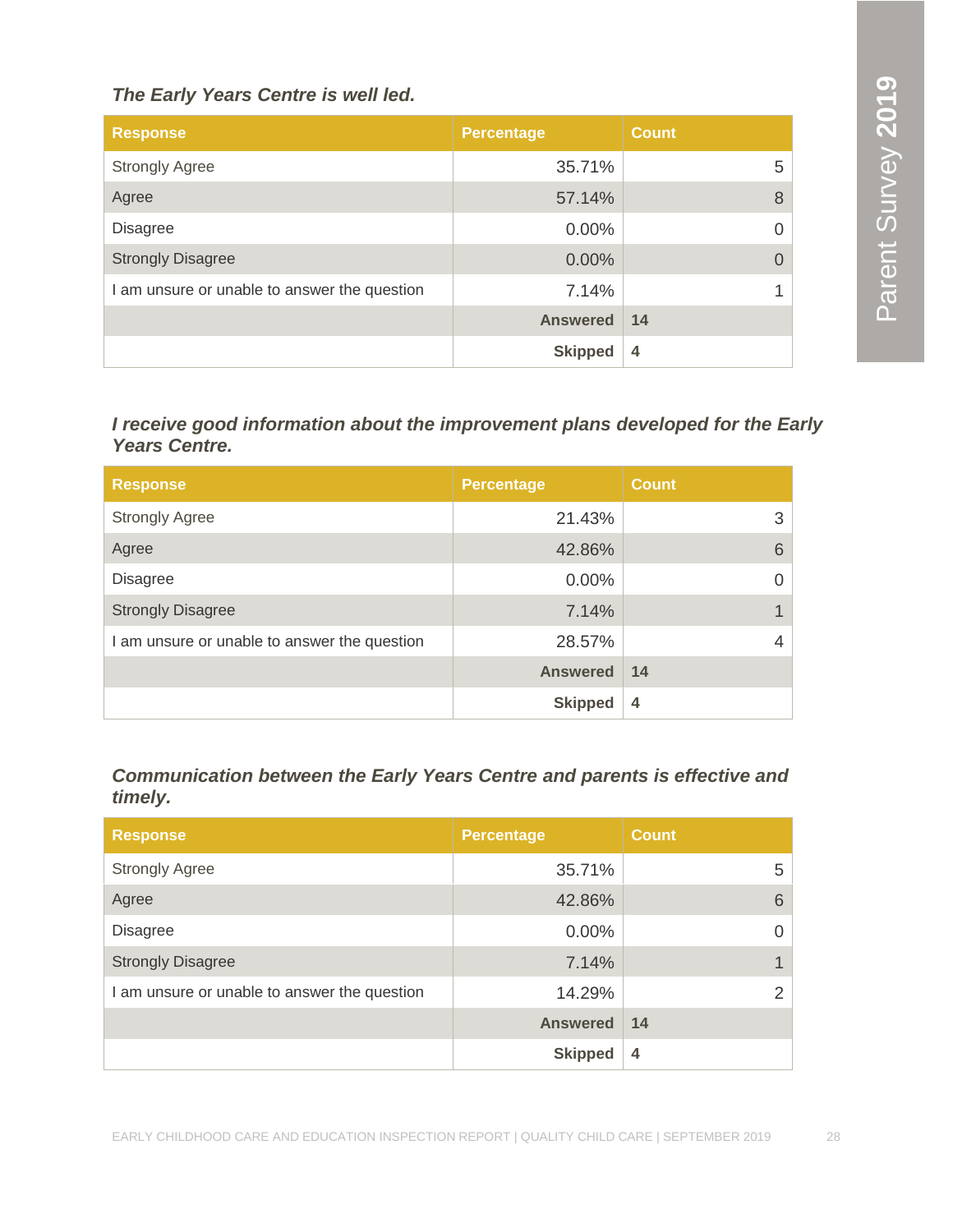*The Early Years Centre responds appropriately to parental concerns*.

| <b>Response</b>                              | <b>Percentage</b> | <b>Count</b> |
|----------------------------------------------|-------------------|--------------|
| <b>Strongly Agree</b>                        | 69.23%            | 9            |
| Agree                                        | 15.38%            | 2            |
| <b>Disagree</b>                              | 7.69%             |              |
| <b>Strongly Disagree</b>                     | 0.00%             | $\Omega$     |
| I am unsure or unable to answer the question | 7.69%             |              |
|                                              | <b>Answered</b>   | 13           |
|                                              | <b>Skipped</b>    | 5            |

*I receive regular, comprehensive and accurate information about my child's achievements and progress.*

| <b>Response</b>                              | <b>Percentage</b> | <b>Count</b> |
|----------------------------------------------|-------------------|--------------|
| <b>Strongly Agree</b>                        | 35.71%            | 5            |
| Agree                                        | 35.71%            | 5            |
| <b>Disagree</b>                              | $0.00\%$          |              |
| <b>Strongly Disagree</b>                     | 7.14%             |              |
| I am unsure or unable to answer the question | 21.43%            | 3            |
|                                              | <b>Answered</b>   | 14           |
|                                              | <b>Skipped</b>    | 4            |

*Parent meetings are helpful and they are held regularly.*

| <b>Response</b>                              | <b>Percentage</b> | <b>Count</b> |
|----------------------------------------------|-------------------|--------------|
| <b>Strongly Agree</b>                        | 7.69%             |              |
| Agree                                        | 46.15%            | 6            |
| <b>Disagree</b>                              | 7.69%             |              |
| <b>Strongly Disagree</b>                     | 7.69%             |              |
| I am unsure or unable to answer the question | 30.77%            | 4            |
|                                              | <b>Answered</b>   | 13           |
|                                              | <b>Skipped</b>    | 5            |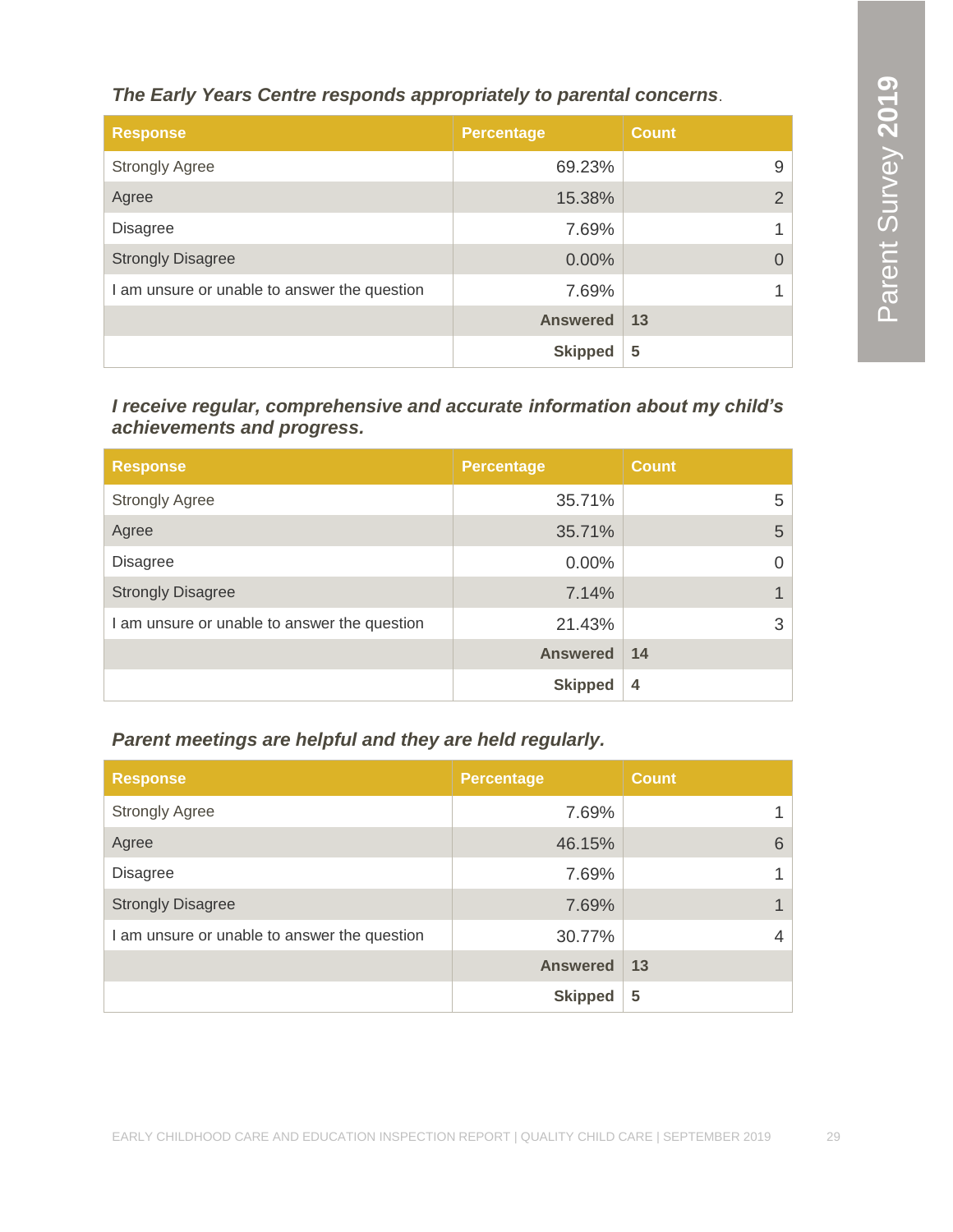*Parents are effectively involved in the work of the Early Years Centre.*

| <b>Response</b>                              | <b>Percentage</b> | <b>Count</b> |
|----------------------------------------------|-------------------|--------------|
| <b>Strongly Agree</b>                        | 7.69%             |              |
| Agree                                        | 69.23%            | 9            |
| <b>Disagree</b>                              | $0.00\%$          | 0            |
| <b>Strongly Disagree</b>                     | 7.69%             |              |
| I am unsure or unable to answer the question | 15.38%            | 2            |
|                                              | <b>Answered</b>   | 13           |
|                                              | <b>Skipped</b>    | 5            |

#### *The Early Years Centre enjoys good links with the wider community.*

| <b>Response</b>                              | <b>Percentage</b> | <b>Count</b> |
|----------------------------------------------|-------------------|--------------|
| <b>Strongly Agree</b>                        | $0.00\%$          | 0            |
| Agree                                        | 64.29%            | 9            |
| <b>Disagree</b>                              | $0.00\%$          | $\Omega$     |
| <b>Strongly Disagree</b>                     | 0.00%             | $\Omega$     |
| I am unsure or unable to answer the question | 35.71%            | 5            |
|                                              | <b>Answered</b>   | 14           |
|                                              | <b>Skipped</b>    | 4            |

#### *The Early Years Centre has appropriately qualified and suitably skilled staff.*

| <b>Response</b>                              | <b>Percentage</b> | <b>Count</b>   |
|----------------------------------------------|-------------------|----------------|
| <b>Strongly Agree</b>                        | 50.00%            |                |
| Agree                                        | 42.86%            | 6              |
| <b>Disagree</b>                              | $0.00\%$          | $\Omega$       |
| <b>Strongly Disagree</b>                     | 0.00%             | $\Omega$       |
| I am unsure or unable to answer the question | 7.14%             |                |
|                                              | <b>Answered</b>   | 14             |
|                                              | <b>Skipped</b>    | $\overline{4}$ |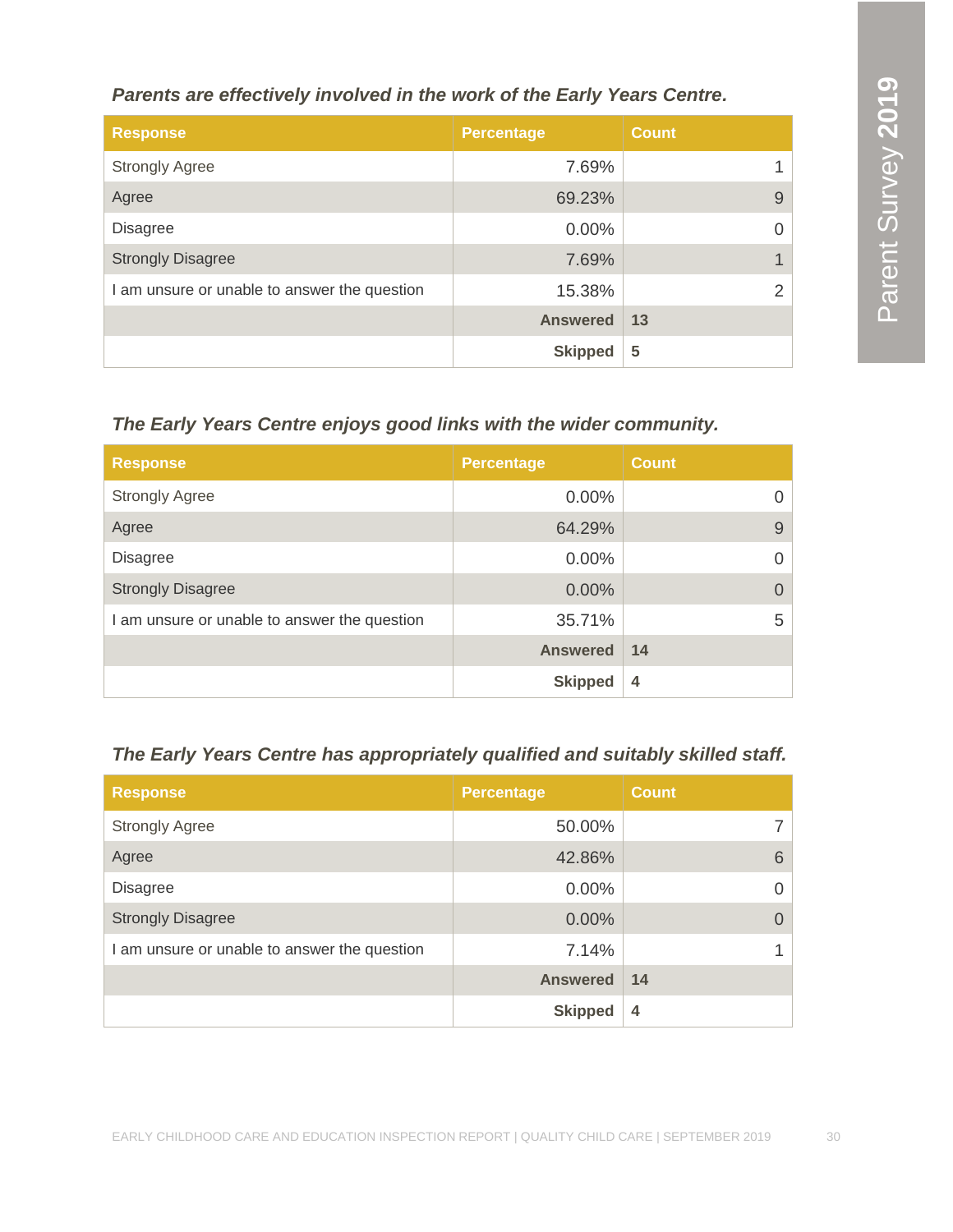*The Early Years Centre has good quality resources to support my child's learning.*

| <b>Response</b>                              | <b>Percentage</b> | <b>Count</b>  |
|----------------------------------------------|-------------------|---------------|
| <b>Strongly Agree</b>                        | 50.00%            | 7             |
| Agree                                        | 35.71%            | 5             |
| <b>Disagree</b>                              | $0.00\%$          | 0             |
| <b>Strongly Disagree</b>                     | 0.00%             | $\Omega$      |
| I am unsure or unable to answer the question | 14.29%            | $\mathcal{P}$ |
|                                              | <b>Answered</b>   | 14            |
|                                              | <b>Skipped</b>    | 4             |

*Overall, I am satisfied with the quality of education provided at the Centre.*

|                       | 42.86%<br><b>Strongly Agree</b> | 42.86%<br>Agree                    |
|-----------------------|---------------------------------|------------------------------------|
|                       | $O\%$<br><b>Disagree</b>        | $()$ %<br><b>Strongly Disagree</b> |
| $14.29\%$<br>Not Sure |                                 |                                    |
| <b>Response</b>       |                                 | <b>Count</b>                       |

|               | - - - - - - - - - |
|---------------|-------------------|
| Answered   14 |                   |
| Skipped $ 4$  |                   |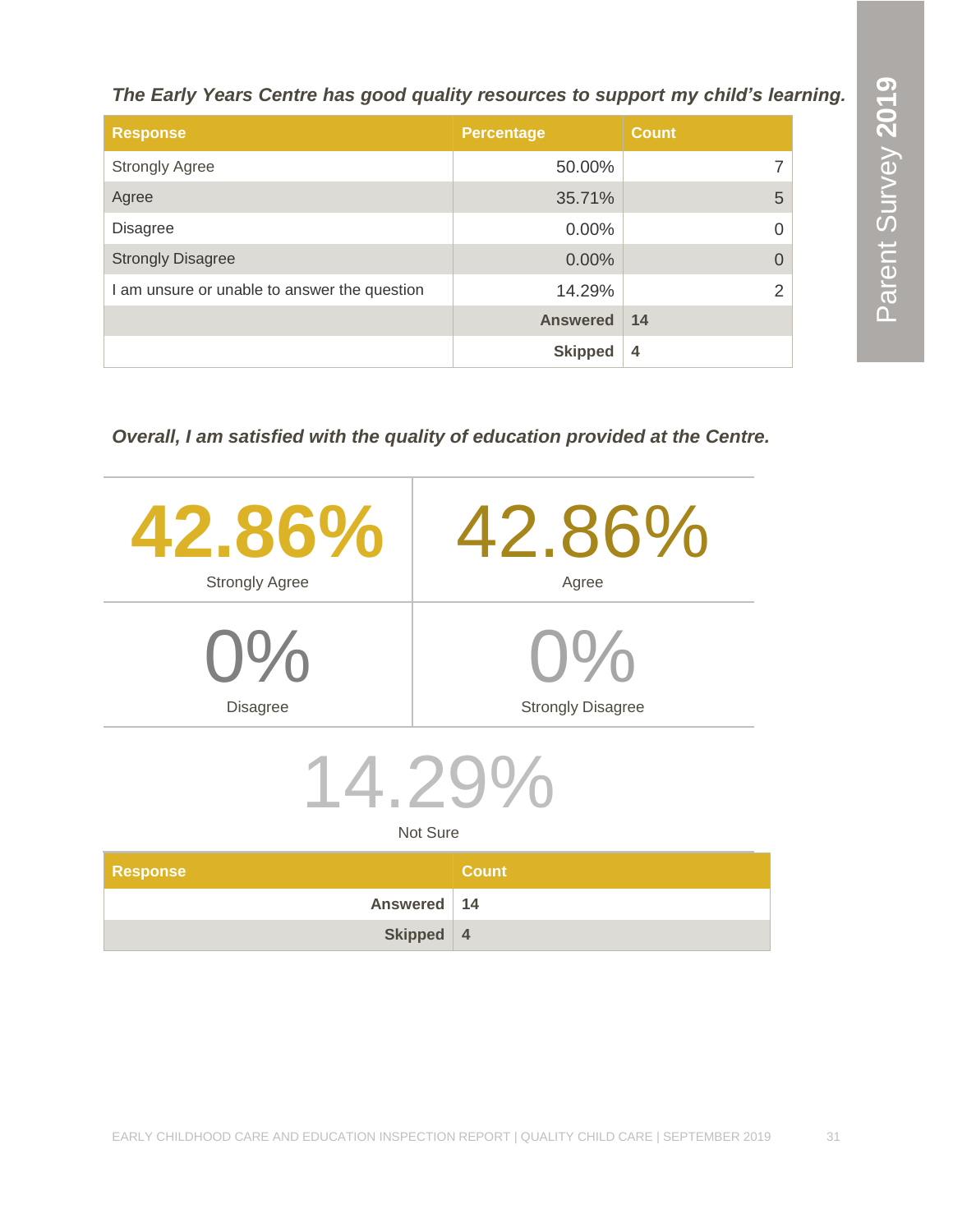# <span id="page-32-0"></span>Appendix 2

### **Office of Education Standards** | Staff Survey 2019

#### *What is your role in the Centre?*



#### *How long have you worked at this Centre?*

| <b>Response</b>                              | Percentage      | <b>Count</b> |
|----------------------------------------------|-----------------|--------------|
| One year or less                             | 16.67%          |              |
| More than one year but less than three years | $0.00\%$        |              |
| Three years or more                          | 83.33%          | 5            |
|                                              | <b>Answered</b> | 6            |
|                                              | <b>Skipped</b>  | $\bf{0}$     |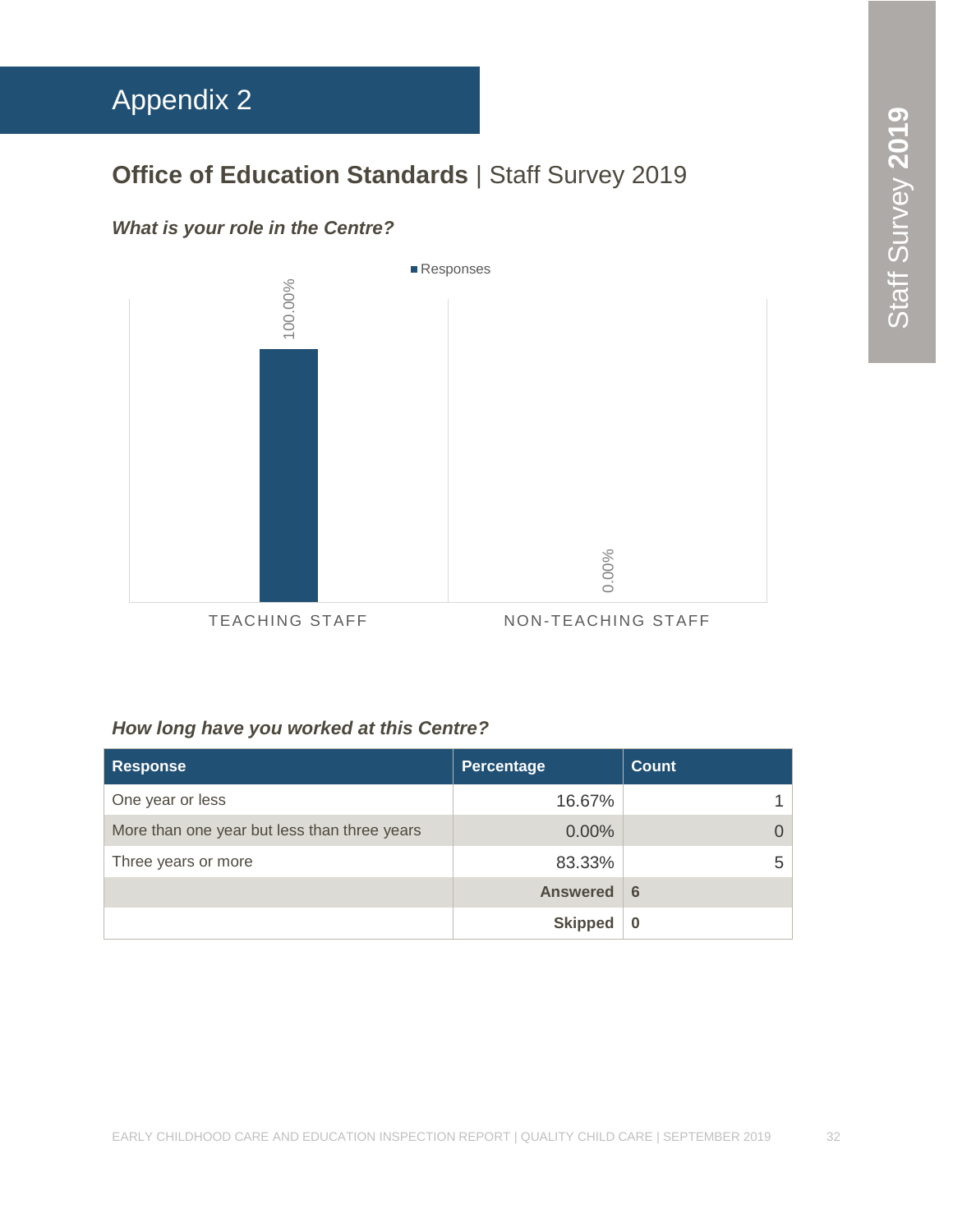33.33% Caymanian **66.67%** Non-Caymanian

*The behaviour of most children in the Centre is good.*

| <b>Response</b>                              | Percentage      | <b>Count</b>   |
|----------------------------------------------|-----------------|----------------|
| <b>Strongly Agree</b>                        | 20.00%          |                |
| Agree                                        | 80.00%          | $\overline{4}$ |
| <b>Disagree</b>                              | $0.00\%$        | $\Omega$       |
| <b>Strongly Disagree</b>                     | 0.00%           | $\Omega$       |
| I am unsure or unable to answer the question | $0.00\%$        | $\Omega$       |
|                                              | <b>Answered</b> | 5              |
|                                              | <b>Skipped</b>  | 1              |

*Children are taught conflict resolution skills using books, drama, storytelling and other developmentally appropriate methods.*

| <b>Response</b>                              | <b>Percentage</b> | <b>Count</b> |
|----------------------------------------------|-------------------|--------------|
| <b>Strongly Agree</b>                        | 100.00%           | 5            |
| Agree                                        | $0.00\%$          |              |
| <b>Disagree</b>                              | $0.00\%$          |              |
| <b>Strongly Disagree</b>                     | $0.00\%$          |              |
| I am unsure or unable to answer the question | $0.00\%$          |              |
|                                              | <b>Answered</b>   | 5            |
|                                              | <b>Skipped</b>    | 1            |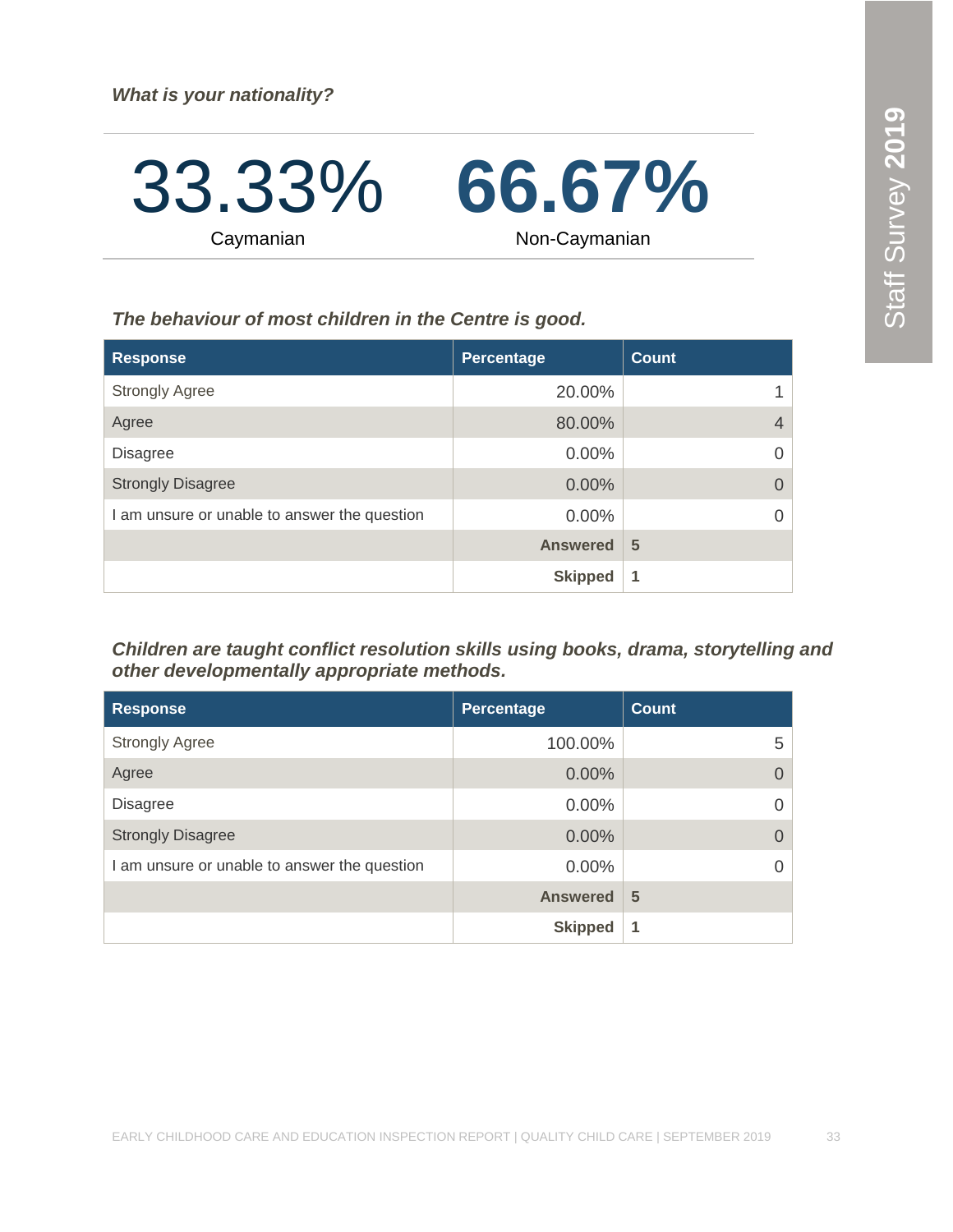*There are good assessment systems in the Centre.*

| <b>Response</b>                              | Percentage      | Count |
|----------------------------------------------|-----------------|-------|
| <b>Strongly Agree</b>                        | 100.00%         | 5     |
| Agree                                        | 0.00%           |       |
| <b>Disagree</b>                              | 0.00%           |       |
| <b>Strongly Disagree</b>                     | $0.00\%$        |       |
| I am unsure or unable to answer the question | $0.00\%$        |       |
|                                              | <b>Answered</b> | 5     |
|                                              | <b>Skipped</b>  | 1     |

#### *The Centre supports a positive learning environment and provides good opportunities for children's exploration, choice and independent learning.*

| <b>Response</b>                              | <b>Percentage</b> | Count    |
|----------------------------------------------|-------------------|----------|
| <b>Strongly Agree</b>                        | 100.00%           | 5        |
| Agree                                        | $0.00\%$          | $\Omega$ |
| <b>Disagree</b>                              | $0.00\%$          | 0        |
| <b>Strongly Disagree</b>                     | 0.00%             | $\Omega$ |
| I am unsure or unable to answer the question | $0.00\%$          | $\Omega$ |
|                                              | <b>Answered</b>   | 5        |
|                                              | <b>Skipped</b>    | 1        |

#### *There is a safe and caring environment for all members of this early years community.*

| <b>Response</b>                              | Percentage      | Count       |
|----------------------------------------------|-----------------|-------------|
| <b>Strongly Agree</b>                        | 100.00%         | 5           |
| Agree                                        | 0.00%           | $\Omega$    |
| <b>Disagree</b>                              | 0.00%           | 0           |
| <b>Strongly Disagree</b>                     | $0.00\%$        | $\Omega$    |
| I am unsure or unable to answer the question | $0.00\%$        | $\Omega$    |
|                                              | <b>Answered</b> | 5           |
|                                              | <b>Skipped</b>  | $\mathbf 1$ |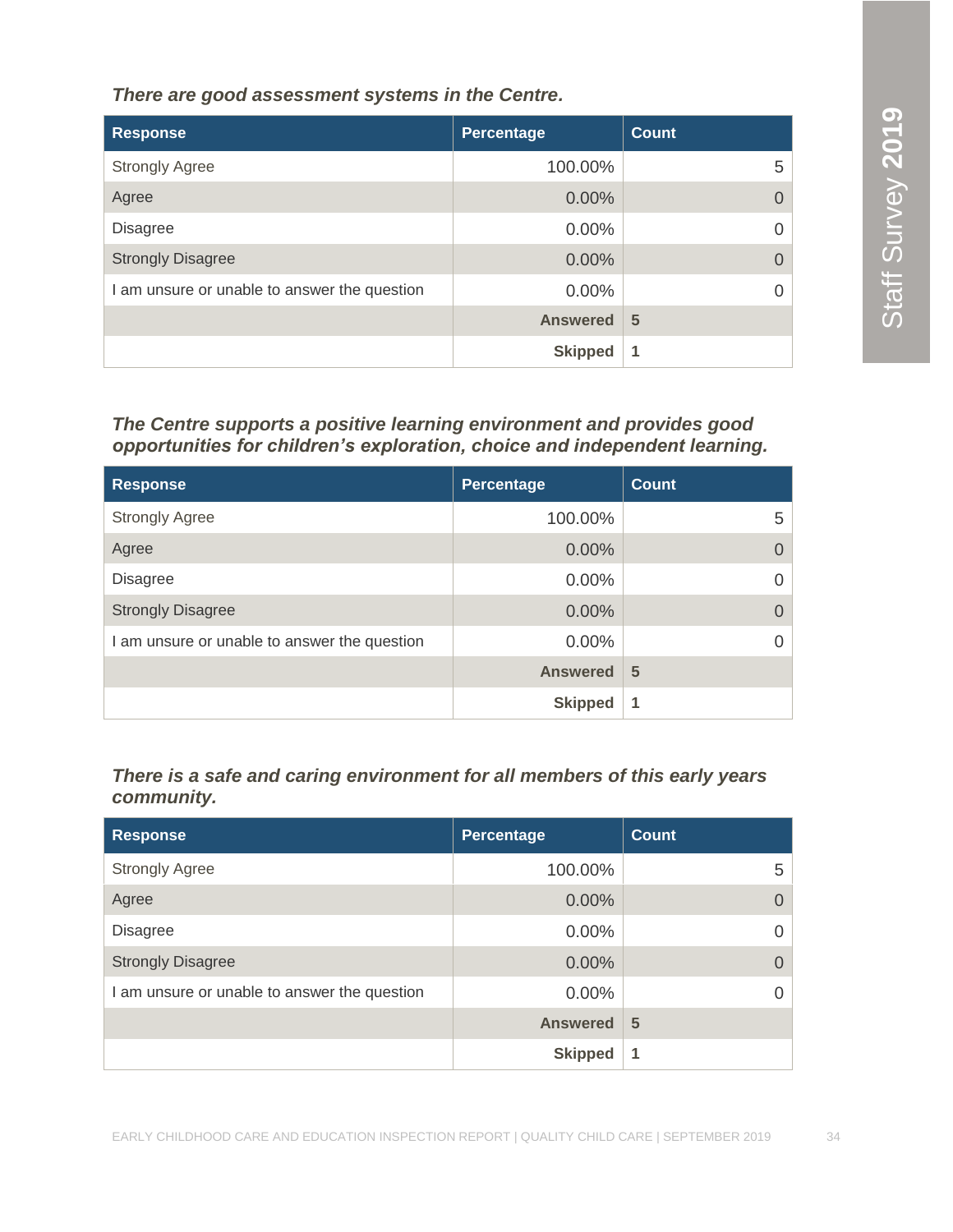*The Centre helps children to choose a healthy life style.*

| <b>Response</b>                              | Percentage      | <b>Count</b>   |
|----------------------------------------------|-----------------|----------------|
| <b>Strongly Agree</b>                        | 60.00%          | 3              |
| Agree                                        | 40.00%          | $\overline{2}$ |
| <b>Disagree</b>                              | $0.00\%$        | 0              |
| <b>Strongly Disagree</b>                     | 0.00%           |                |
| I am unsure or unable to answer the question | $0.00\%$        |                |
|                                              | <b>Answered</b> | 5              |
|                                              | <b>Skipped</b>  | 1              |

*Where food is provided by the Centre, it is of sufficient variety, quantity and quality to meet the children's nutritional needs.* 

| <b>Response</b>                              | Percentage      | <b>Count</b> |
|----------------------------------------------|-----------------|--------------|
| <b>Strongly Agree</b>                        | 100.00%         | 5            |
| Agree                                        | 0.00%           | $\Omega$     |
| <b>Disagree</b>                              | $0.00\%$        |              |
| <b>Strongly Disagree</b>                     | 0.00%           |              |
| I am unsure or unable to answer the question | 0.00%           |              |
|                                              | <b>Answered</b> | 5            |
|                                              | <b>Skipped</b>  | 1            |

#### *Children are treated fairly at this Centre.*

| <b>Response</b>                              | <b>Percentage</b> | <b>Count</b>   |
|----------------------------------------------|-------------------|----------------|
| <b>Strongly Agree</b>                        | 60.00%            | 3              |
| Agree                                        | 40.00%            | $\overline{2}$ |
| <b>Disagree</b>                              | 0.00%             | 0              |
| <b>Strongly Disagree</b>                     | 0.00%             | $\Omega$       |
| I am unsure or unable to answer the question | 0.00%             |                |
|                                              | <b>Answered</b>   | 5              |
|                                              | <b>Skipped</b>    | 1              |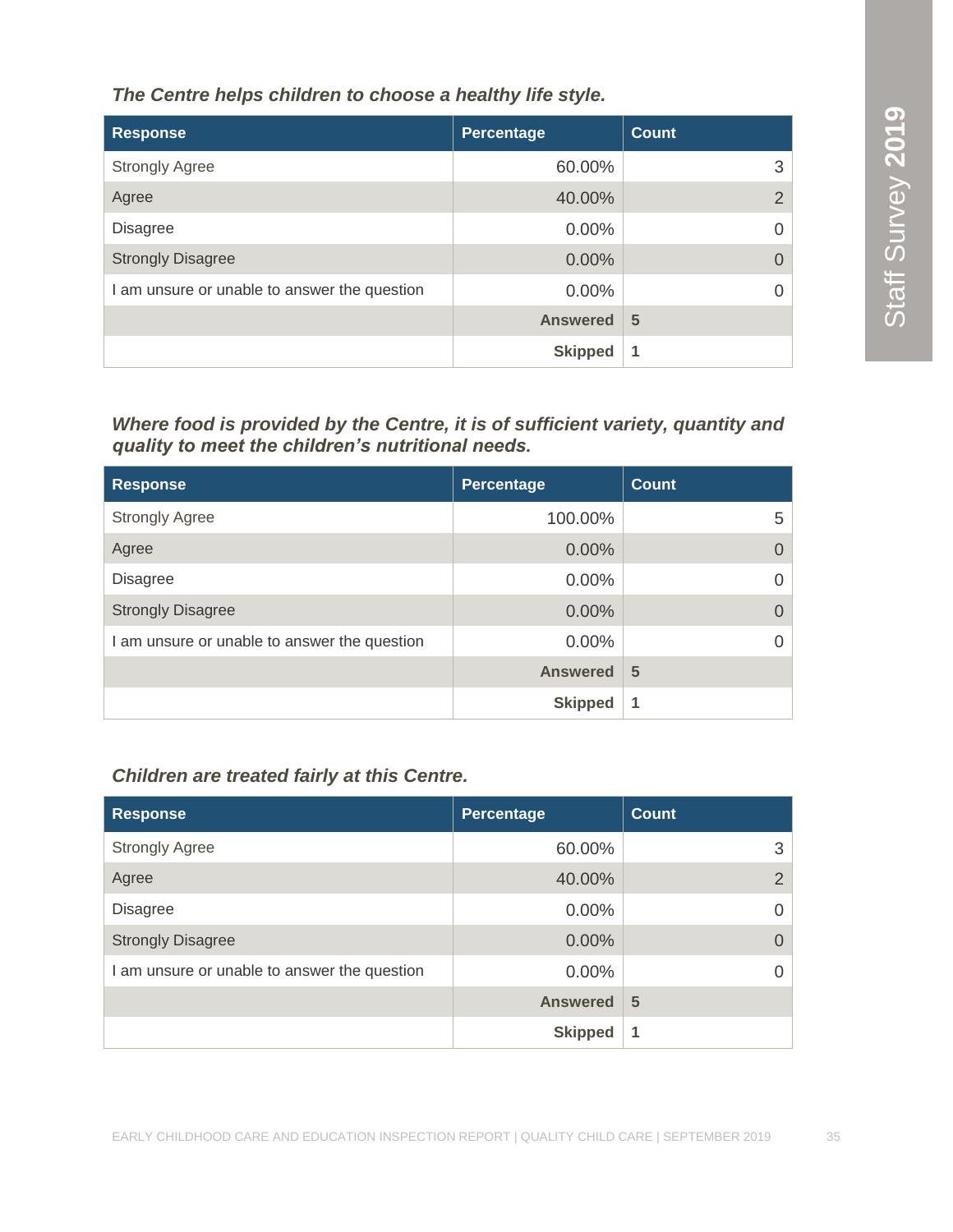#### *The Centre deals effectively with incidents of poor behaviour.*

| <b>Response</b>                              | Percentage      | <b>Count</b> |
|----------------------------------------------|-----------------|--------------|
| <b>Strongly Agree</b>                        | 80.00%          | 4            |
| Agree                                        | 20.00%          |              |
| <b>Disagree</b>                              | $0.00\%$        |              |
| <b>Strongly Disagree</b>                     | 0.00%           |              |
| I am unsure or unable to answer the question | 0.00%           |              |
|                                              | <b>Answered</b> | 5            |
|                                              | <b>Skipped</b>  | 1            |

#### *The Centre provides good support to students with special educational needs.*

| <b>Response</b>                              | Percentage      | <b>Count</b> |
|----------------------------------------------|-----------------|--------------|
| <b>Strongly Agree</b>                        | 100.00%         | 5            |
| Agree                                        | 0.00%           |              |
| <b>Disagree</b>                              | $0.00\%$        |              |
| <b>Strongly Disagree</b>                     | 0.00%           |              |
| I am unsure or unable to answer the question | 0.00%           |              |
|                                              | <b>Answered</b> | 5            |
|                                              | <b>Skipped</b>  | 1            |

*I am aware of the procedures for reporting suspected cases of child abuse under the Children Law (2012).*

| <b>Response</b>                              | Percentage      | <b>Count</b> |
|----------------------------------------------|-----------------|--------------|
| <b>Strongly Agree</b>                        | 100.00%         | 5            |
| Agree                                        | 0.00%           |              |
| <b>Disagree</b>                              | $0.00\%$        |              |
| <b>Strongly Disagree</b>                     | 0.00%           |              |
| I am unsure or unable to answer the question | $0.00\%$        |              |
|                                              | <b>Answered</b> | 5            |
|                                              | <b>Skipped</b>  | 1            |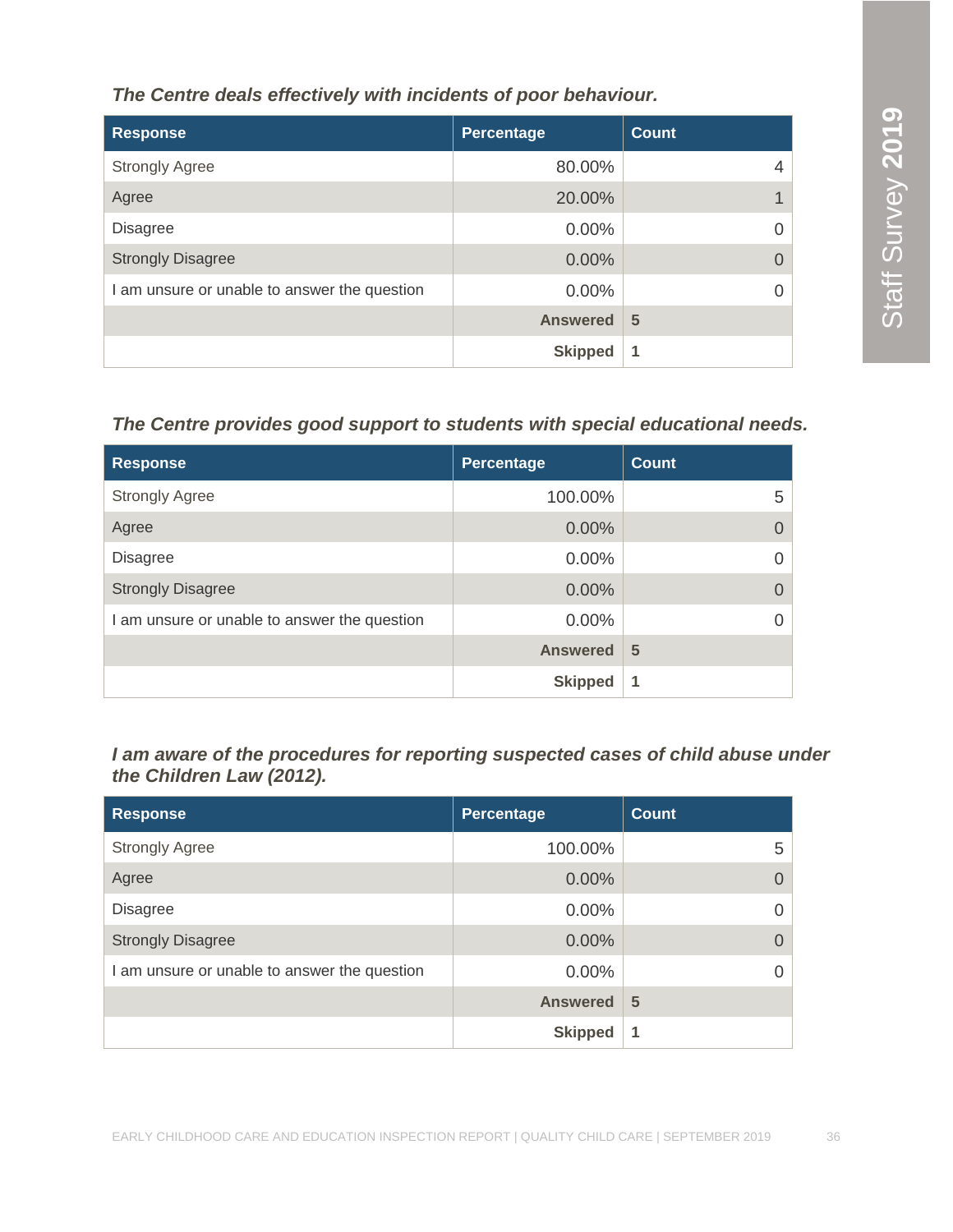#### *The Early Years Centre is well led.*

| <b>Response</b>                              | Percentage      | Count    |
|----------------------------------------------|-----------------|----------|
| <b>Strongly Agree</b>                        | 100.00%         | 5        |
| Agree                                        | 0.00%           | $\Omega$ |
| <b>Disagree</b>                              | $0.00\%$        | $\Omega$ |
| <b>Strongly Disagree</b>                     | $0.00\%$        | $\Omega$ |
| I am unsure or unable to answer the question | $0.00\%$        | $\Omega$ |
|                                              | <b>Answered</b> | 5        |
|                                              | <b>Skipped</b>  | 1        |

#### *I am involved in the process of self-evaluation and improvement planning in the Centre.*

| <b>Response</b>                            | <b>Percentage</b> | <b>Count</b> |
|--------------------------------------------|-------------------|--------------|
| <b>Strongly Agree</b>                      | 80.00%            | 4            |
| Agree                                      | 20.00%            |              |
| <b>Disagree</b>                            | $0.00\%$          |              |
| <b>Strongly Disagree</b>                   | 0.00%             |              |
| am unsure or unable to answer the question | 0.00%             |              |
|                                            | <b>Answered</b>   | 5            |
|                                            | <b>Skipped</b>    | 1            |

#### *The Centre effectively supports my continuing professional development.*

| <b>Response</b>                              | Percentage      | Count    |
|----------------------------------------------|-----------------|----------|
| <b>Strongly Agree</b>                        | 80.00%          | 4        |
| Agree                                        | 20.00%          | 1        |
| <b>Disagree</b>                              | $0.00\%$        | $\Omega$ |
| <b>Strongly Disagree</b>                     | $0.00\%$        | $\Omega$ |
| I am unsure or unable to answer the question | $0.00\%$        | $\Omega$ |
|                                              | <b>Answered</b> | 5        |
|                                              | <b>Skipped</b>  | 1        |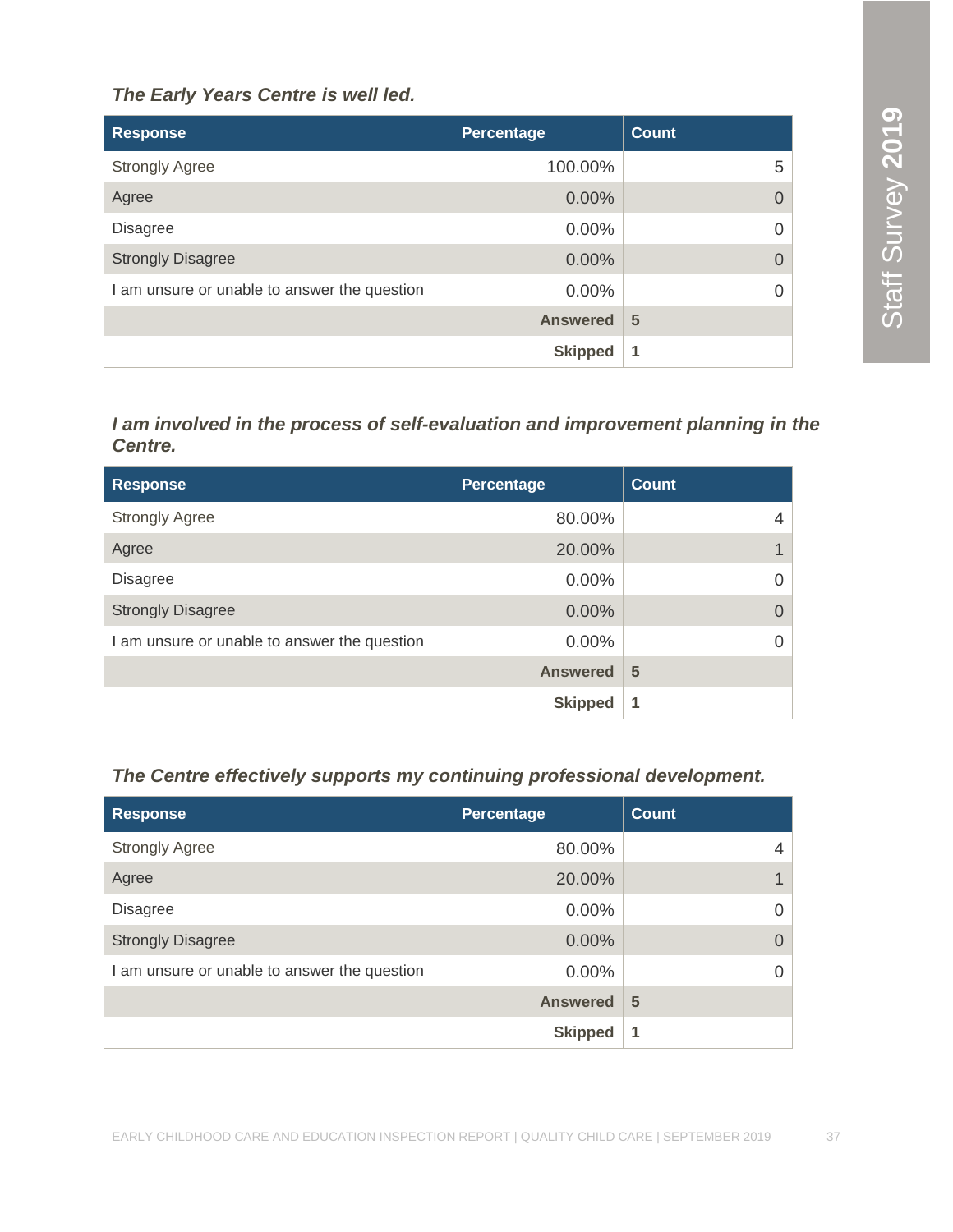#### *Parent teacher meetings are well attended and helpful.*

| <b>Response</b>                              | Percentage      | <b>Count</b>   |
|----------------------------------------------|-----------------|----------------|
| <b>Strongly Agree</b>                        | 40.00%          | 2              |
| Agree                                        | 40.00%          | $\overline{2}$ |
| <b>Disagree</b>                              | 20.00%          |                |
| <b>Strongly Disagree</b>                     | 0.00%           |                |
| I am unsure or unable to answer the question | $0.00\%$        |                |
|                                              | <b>Answered</b> | 5              |
|                                              | <b>Skipped</b>  | 1              |

#### *Parents are effectively involved in the work of the Centre.*

| <b>Response</b>                              | Percentage      | <b>Count</b> |
|----------------------------------------------|-----------------|--------------|
| <b>Strongly Agree</b>                        | 0.00%           |              |
| Agree                                        | 100.00%         | 5            |
| <b>Disagree</b>                              | 0.00%           |              |
| <b>Strongly Disagree</b>                     | 0.00%           | $\Omega$     |
| I am unsure or unable to answer the question | 0.00%           |              |
|                                              | <b>Answered</b> | 5            |
|                                              | <b>Skipped</b>  | 1            |

#### *The Centre enjoys good links with the wider community.*

| <b>Response</b>                              | Percentage      | <b>Count</b> |
|----------------------------------------------|-----------------|--------------|
| <b>Strongly Agree</b>                        | 80.00%          | 4            |
| Agree                                        | 20.00%          |              |
| <b>Disagree</b>                              | $0.00\%$        | 0            |
| <b>Strongly Disagree</b>                     | $0.00\%$        | $\Omega$     |
| I am unsure or unable to answer the question | $0.00\%$        | $\Omega$     |
|                                              | <b>Answered</b> | 5            |
|                                              | <b>Skipped</b>  | 1            |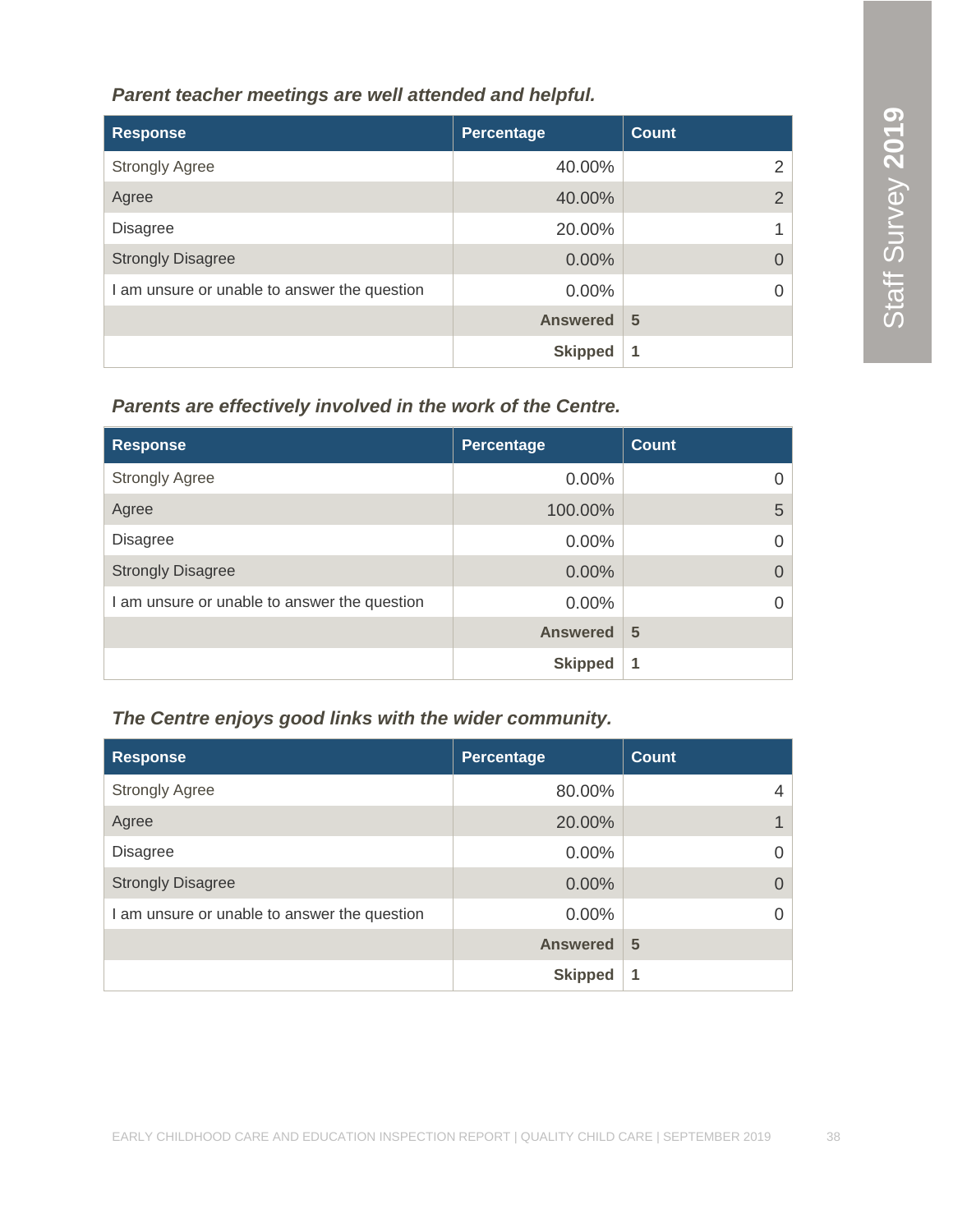#### *The Centre has adequate, appropriately qualified and suitably skilled teachers and staff.*

| <b>Response</b>                              | Percentage      | <b>Count</b>   |
|----------------------------------------------|-----------------|----------------|
| <b>Strongly Agree</b>                        | 20.00%          |                |
| Agree                                        | 80.00%          | $\overline{4}$ |
| <b>Disagree</b>                              | $0.00\%$        | $\Omega$       |
| <b>Strongly Disagree</b>                     | $0.00\%$        | $\Omega$       |
| I am unsure or unable to answer the question | $0.00\%$        | $\Omega$       |
|                                              | <b>Answered</b> | 5              |
|                                              | <b>Skipped</b>  | 1              |

#### *There are sufficient resources of good quality to support my work with the children.*

| <b>Response</b>                              | Percentage      | <b>Count</b>   |
|----------------------------------------------|-----------------|----------------|
| <b>Strongly Agree</b>                        | 100.00%         | 5              |
| Agree                                        | $0.00\%$        | $\overline{0}$ |
| <b>Disagree</b>                              | 0.00%           | 0              |
| <b>Strongly Disagree</b>                     | 0.00%           | $\Omega$       |
| I am unsure or unable to answer the question | $0.00\%$        | $\Omega$       |
|                                              | <b>Answered</b> | 5              |
|                                              | <b>Skipped</b>  | 1              |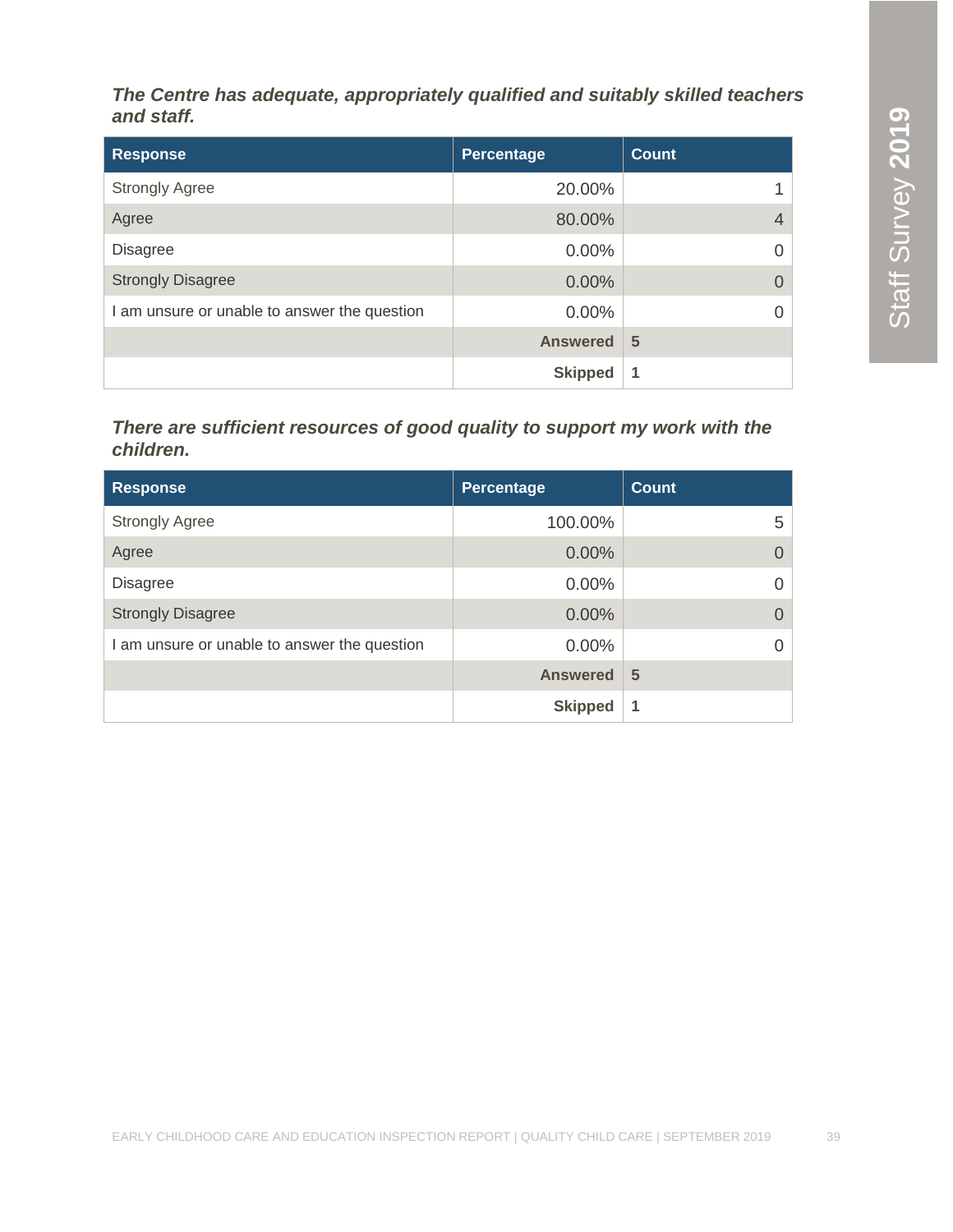*Overall, this Early Years Centre provides a good quality of education.*

| 80.00%<br><b>Strongly Agree</b> | 20.00%<br>Agree          |  |
|---------------------------------|--------------------------|--|
| $O\%$                           | $9\%$                    |  |
| <b>Disagree</b>                 | <b>Strongly Disagree</b> |  |

0  $\%$ 

Not Sure

| <b>Response</b> | Count |
|-----------------|-------|
| Answered 5      |       |
| Skipped   1     |       |